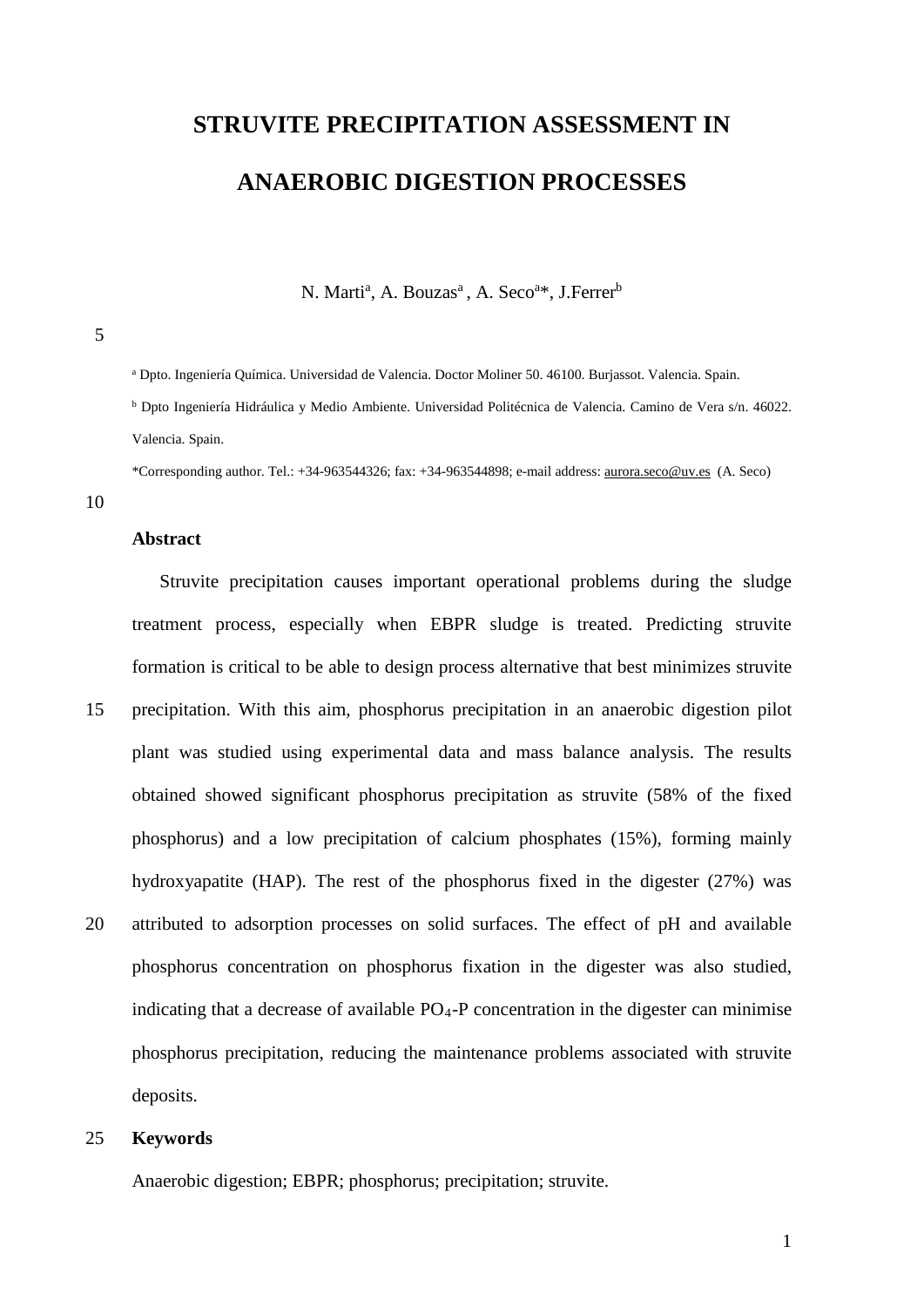## **Nomenclature**

|    | <b>EBPR</b>       | <b>Enhanced Biological Phosphorus Removal</b>                       |
|----|-------------------|---------------------------------------------------------------------|
|    | <b>HAP</b>        | Hydroxyapatite (Ca <sub>5</sub> (PO <sub>4</sub> ) <sub>3</sub> OH) |
|    | <b>MAP</b>        | Struvite (MgNH <sub>4</sub> PO <sub>4</sub> .6H <sub>2</sub> O)     |
| 5  | $\mathbf{P}$      | Phosphorus                                                          |
|    | PAO               | Polyphosphate Accumulating Organisms                                |
|    | Poly-P            | Polyphosphate                                                       |
|    | <b>PPS</b>        | Pre-fermented primary sludge                                        |
|    | <b>TCOD</b>       | Total chemical oxygen demand, mg/l                                  |
| 10 | TP                | Total phosphorus concentration, mg/l                                |
|    | <b>TS</b>         | Total solids, mg/l                                                  |
|    | <b>TVS</b>        | Total volatile solids, mg/l                                         |
|    | <b>VFA</b>        | Volatile fatty acid concentration, mgHAc/l                          |
|    | <b>WWTP</b>       | <b>Waste Water Treatment Plant</b>                                  |
| 15 | <b>Subscripts</b> |                                                                     |
|    | av                | available                                                           |
|    | ef                | effluent                                                            |
|    | fix               | fixed                                                               |
|    | in                | influent                                                            |
| 20 | ORGrel            | release from organic matter degradation                             |
|    | PAOrel            | release from Poly-P hydrolysis                                      |
|    | prec              | precipitated                                                        |
|    | rem               | remove                                                              |
|    |                   |                                                                     |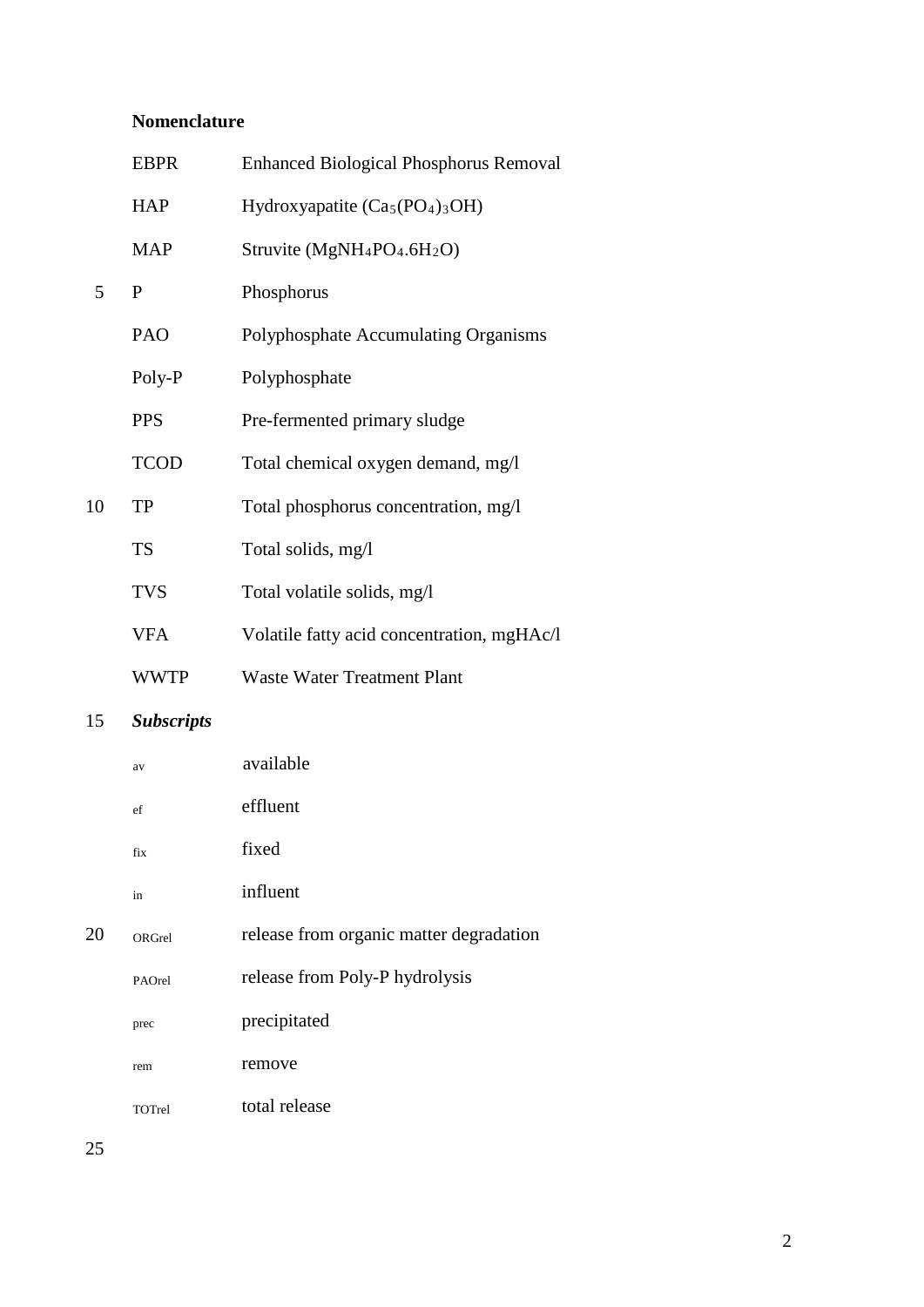#### **1. Introduction**

Water quality legislation has increased the standards regarding nutrient removal in order to overcome eutrophication problems in receiving waters. Therefore, in recent years considerable attention has been paid to removing phosphorus from wastewaters.

5 The number of wastewater treatment plants (WWTPs) operated for enhanced biological phosphorus removal (EBPR) has increased worldwide. In EBPR processes, the application of an anaerobic-aerobic sequence enables the growth of polyphosphate accumulative microorganisms (PAO), which store great amounts of P as polyphosphates (Poly-P). Hence, the phosphorus load is transferred from the wastewater to the waste 10 activated sludge which is later stabilised in a digestion process.

Stabilisation of sludge at large WWTPs is usually carried out by anaerobic digestion (AD). In this process, organic matter is transformed into  $CH_4$  and  $CO_2$  by the action of different groups of bacteria. The main advantages of this process are the reduction in the volume of waste sludge and the production of methane gas that can be utilized to supply 15 energy in the WWTP.

During anaerobic digestion of EBPR sludge, most of the phosphorus stored as Poly-P and part of the phosphorus present in the organic matter is released. The phosphorus that is released in the anaerobic digester may precipitate as metal phosphates causing operational problems in the sludge line. Accumulation of struvite  $20$  (MgNH<sub>4</sub>PO<sub>4</sub>.6H<sub>2</sub>O) on pipe walls and equipment surfaces of anaerobic digestion and post-digestion processes is a frequent problem in the wastewater treatment industry [1]. Struvite deposits cause pipe blockages and fouling pumps, leading to an important increase in the cost of the sludge management operations.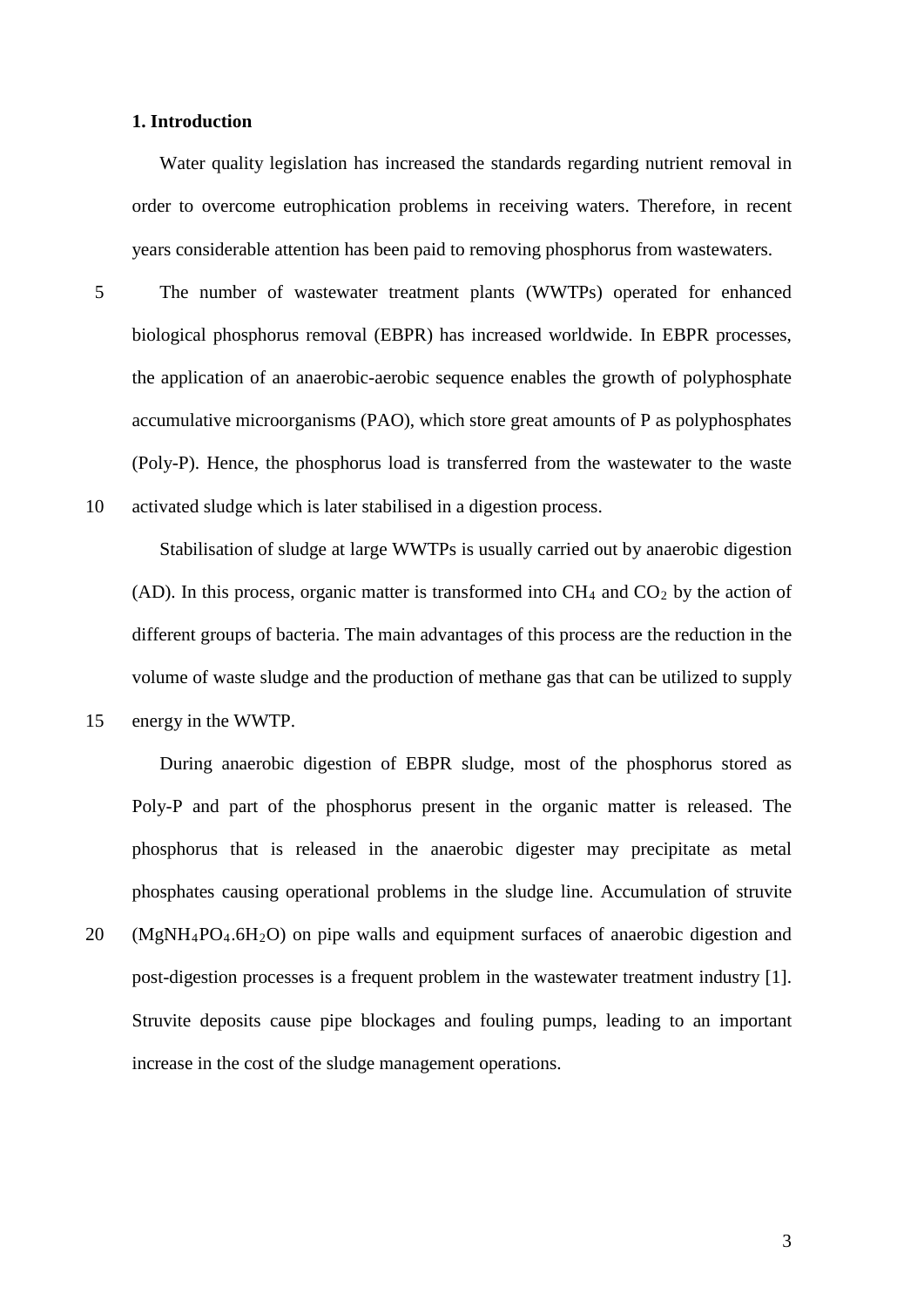Struvite precipitation occurs when the combined concentrations of  $Mg^{2+}$ , NH<sub>4</sub><sup>+</sup> and  $PO<sub>4</sub><sup>3</sup>$  exceed the struvite solubility product. Struvite solubility is a function of the pH. As pH increases, struvite solubility decreases. Anaerobic digestion processes, which show a higher pH than the previous stages of the wastewater treatment, are more 5 susceptible to struvite formation.

Struvite precipitation is not simply a problem of BNR treatment works [2]. EBPR processes, which produce a Poly-P rich waste sludge, exacerbate struvite deposit problems in anaerobic sludge digestion. Therefore, in these cases, special attention must be paid to minimise struvite deposits in order to reduce the cost of the sludge treatment 10 line maintenance.

The reduction of uncontrolled struvite precipitation in digesters also increases the efficiency of a possible post-digestion phosphorus recovery process. The crystallization of struvite is one of the most widely recommended technologies for recovering phosphorus from sludge digester liquors.

15 The aim of this work is to assess phosphorus precipitation in anaerobic digesters from routine experimental analysis and simple mass balances. Predicting struvite precipitation is critical to be able to design sludge management alternatives that best minimizes uncontrolled phosphorus precipitation, reducing operational costs and enhancing phosphorus recovery in WWTP.

20

## **2. Materials and methods**

#### *2.1. Pilot plant*

Pre-fermented primary sludge (PPS) from a fermentation/elutriation pilot plant [3] and waste activated sludge from an EBPR pilot-scale process [4] were fed to the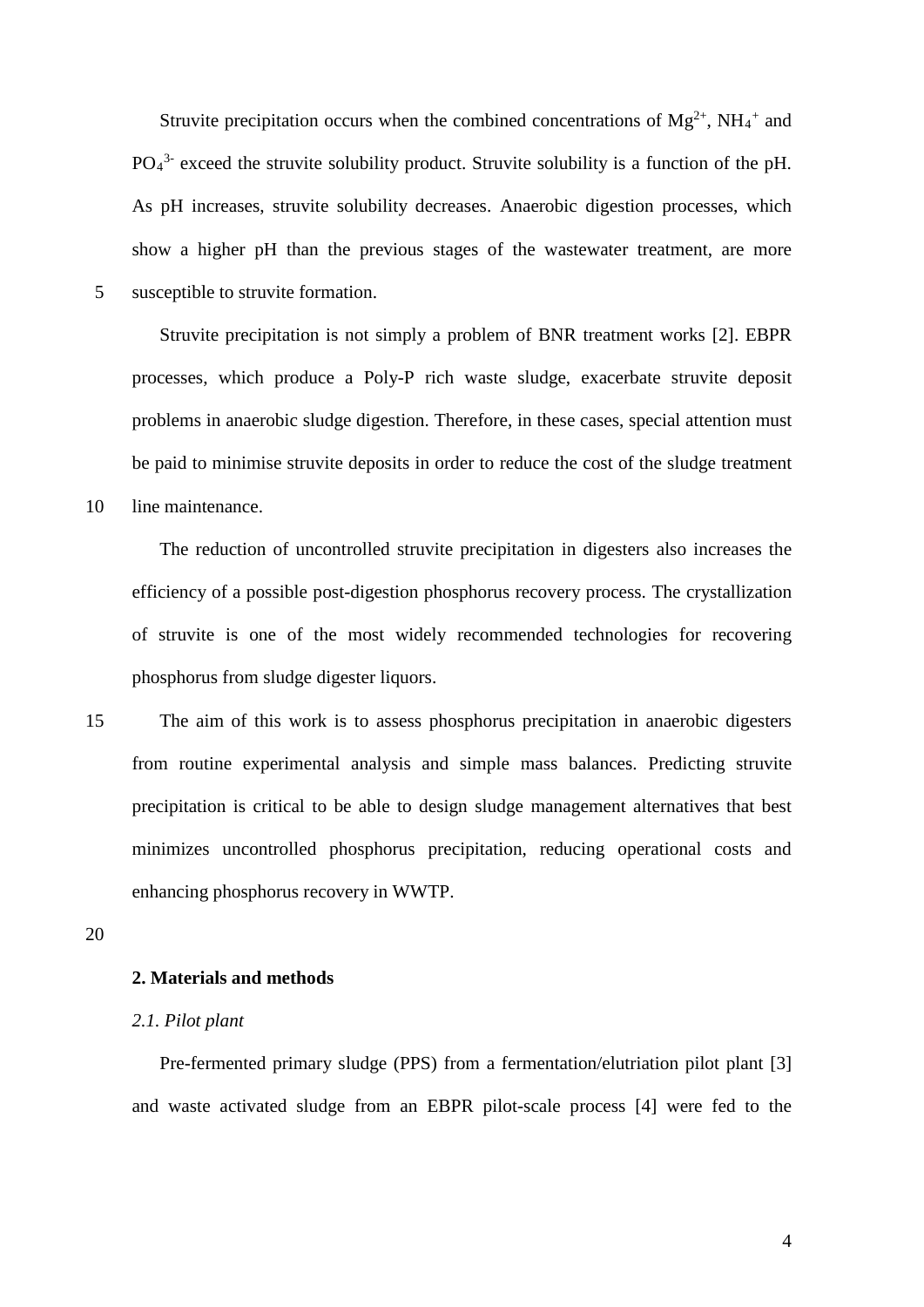anaerobic digestion pilot plant. The three plants were located in the WWTP of Carraixet, which is near the city of Valencia (Spain).

The anaerobic digestion pilot plant, as shown in Figure 1, consists of three main components: a gravity thickener, an anaerobic digester, and a secondary digester. The 5 anaerobic digester was a completely mixed type reactor of 160 litres of effective volume. It was provided with five effluent discharges in order to provide broad operational flexibility in accordance with the working volume chosen. The content of the digester was completely mixed by the recirculation of the tank content using alternative pumping cycles. The reactor was equipped with redox, pH, and temperature 10 electrodes. A data acquisition program was used to continuously store the monitored information of the process. A positive displacement diaphragm gas meter quantified the

volume of biogas produced in the reactor. Digested sludge was collected in a 61-litres storage tank for later dewatering by centrifugation.

#### 15 *2.2. Experimental procedure*

The start up of the process was carried out in January 2004, with sludge from the anaerobic digester of the Carraixet WWTP. At the end of March, experimental analyses (specific gas production, SGP, TVS and COD removal) showed that steady state conditions had been reached. From March to June (3 months) steady conditions were 20 maintained. In this period anaerobic digestion and precipitation processes were studied in the digester. Results showed in this work belong to the stationary operation of the digester.

The working volume in the digester was set at 135 litres and the retention time was set at 20 days. The anaerobic digestion process was operated at mesophilic conditions 25 (T=35 $\pm$ 1°C) and at a solids retention time (SRT) of 20 days.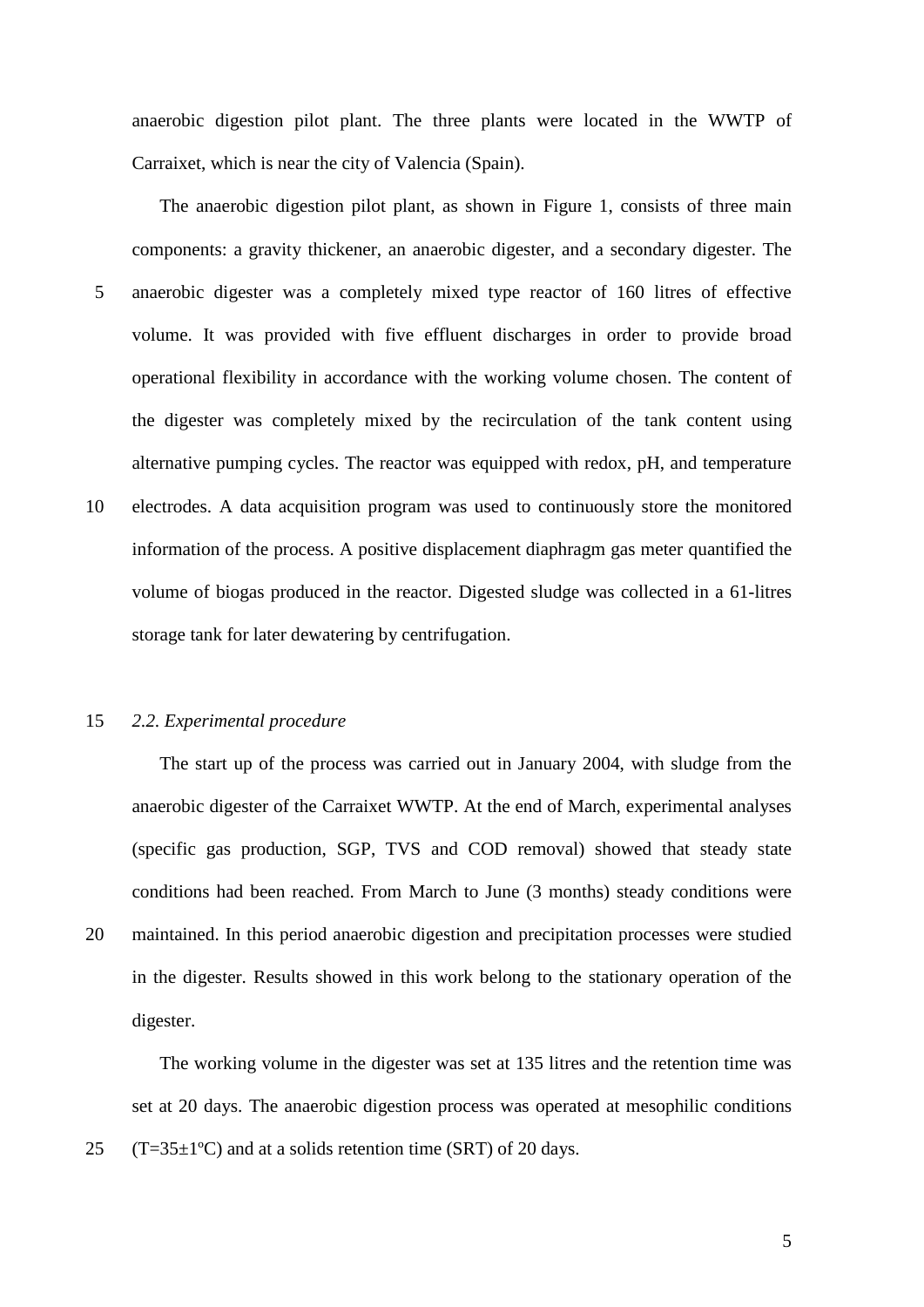PPS and EBPR sludge were first thickened separately and the mixed together (51% and 49%, respectively) in the influent pipe just before entering the reactor. Table 1 shows the experimental data of the feed sludge (influent) and the digested sludge (effluent) for the experimental period. The characteristics of the feed sludge varied 5 widely during the experiment due to the variability of the sewage water.

#### *2.3. Experimental analysis*

Total solids (TS), total volatile solids (TVS), total COD (TCOD), and total phosphorus (TP) were performed in accordance with the standard methods [5]. The 10 volatile fatty acids and alkalinity were measured daily using the 5-point titration method [6]. The composition of VFA was analyzed using a gas chromatograph (6890N Agilent Tech.) equipped with a FFAP capillary column employing flame ionization detector (FID) under the following conditions: Injector temperature 200ºC; detector temperature 250ºC; carrier gas He with a gas flow rate of 15.5 ml/min. The injected sample volume 15 was 1µl. Initial oven temperature was fixed at 80ºC for 1 minute and then ramped at

20ºC/min until 120ºC, which was maintained for 7 minutes. Finally, a temperature of 220ºC was achieved in order to purge the column.

Soluble  $Ca^{2+}$ ,  $Mg^{2+}$ , K<sup>+</sup> in the sludge samples were performed by means of atomic absorption spectrometry according to standard methods  $[5]$ . PO<sub>4</sub>-P and NH<sub>4</sub>-N were 20 determined using spectrophotometry according to the standard methods [5]. Biogas composition  $(CO_2, N_2, and CH_4)$  was analyzed by gas chromatography separation (6890N Agilent Tech.) with 2 capillary columns (HP- PLOT Molesieve and HP- PLOT Q) and thermal conductivity detector (TCD). Injector and detector temperatures were fixed at 110ºC and 25 ºC, respectively. Oven temperature was maintained at 40ºC for

25 12.5 minutes. The carrier gas was He and the flow rate used was constant at 4 ml/min.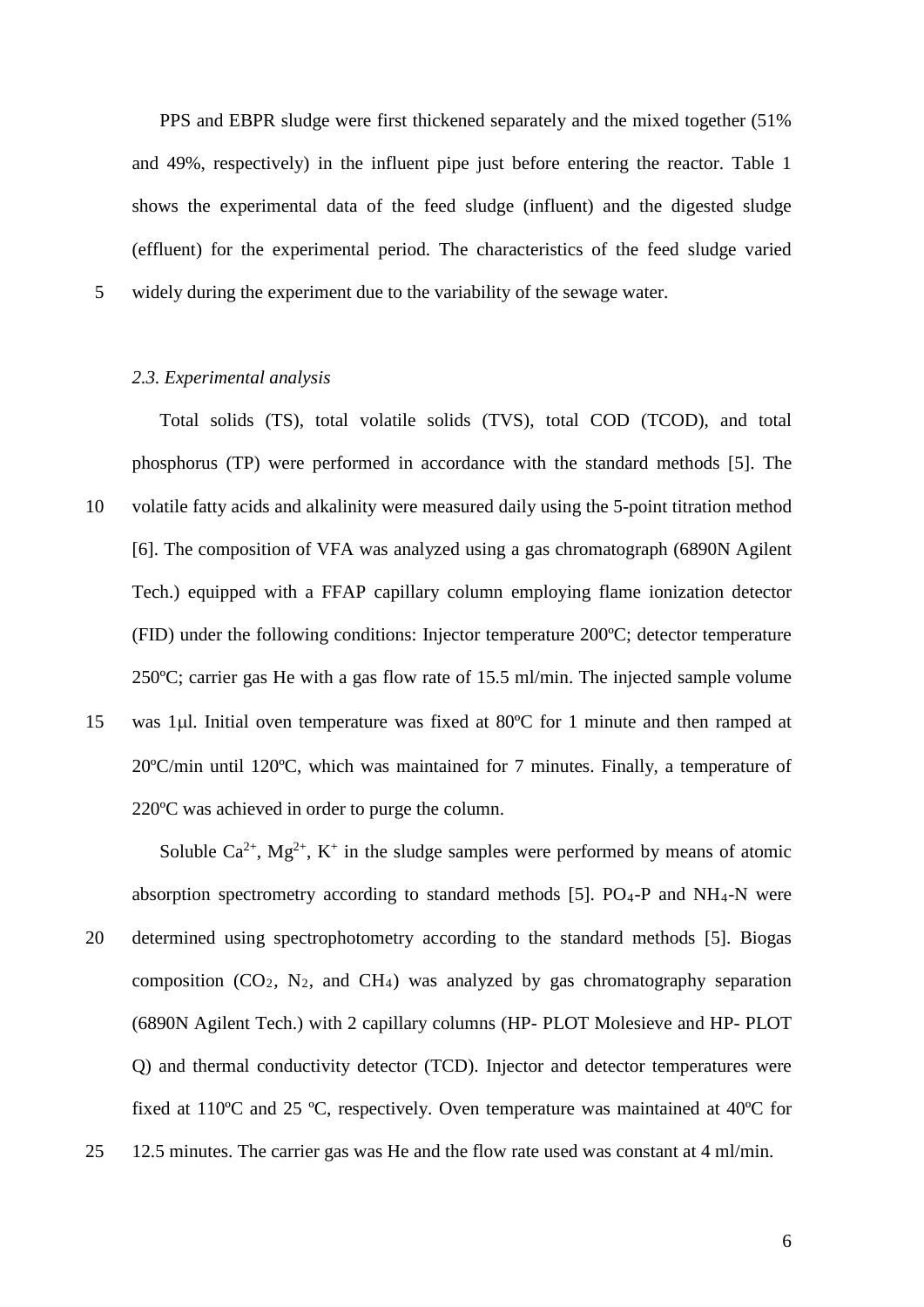## **3. Results**

#### *3.1. Digestion process performance*

The average organic loading rate (OLR) during the experimental period was 5 1.2±0.2 gTVS/l d. The average values achieved for TVS removal and COD removal were 55±8 % and 60±9 %, respectively.

The specific gas production (SGP) was around  $0.94\pm0.27$  l/gTVS<sub>rem</sub>. A wide range of values in the biogas production was obtained as a consequence of the variation in the loading of volatile solids. Biogas composition was also determined obtaining  $64\pm1\%$  of 10 CH<sub>4</sub>, 31 $\pm$ 1% of CO<sub>2</sub>, 4 $\pm$ 1% of N<sub>2</sub> and 1 $\pm$ 0.5% of SH<sub>2</sub>.

Process stability in the digester was assessed by means of pH, VFA concentration and alkalinity in the reactor. pH evolution was continuously monitored showing values in the range of 6.8-7.2. Average VFA concentration was 120±52 mgHAc/l and the acetic acid percentage (%HAc) was  $59\pm7\%$ . Total alkalinity (Alk<sub>T</sub>) was over  $15$  2000 $\pm$ 315 mgCaCO<sub>3</sub>/l throughout the whole experimental period, which is a reference value for a well-stabilized digester [7]. VFA alkalinity  $(AIk_{VFA})$  generated from VFA showed an average value of  $255\pm62$ . The average ratio Alk<sub>VFA</sub>/Alk<sub>T</sub> was  $0.11\pm0.06$ .

#### *3.2. Precipitation assessment in the digester.*

20 An intensive analytical campaign was carried out on the influent and effluent digester stream during the steady state period. The evolution of  $Ca^{2+}$ ,  $Mg^{2+}$ , K<sup>+</sup>, and PO4-P concentrations are shown in Figure 2.

As Figure 2 shows,  $Ca^{+2}$  concentration decreased in the digester due to the precipitation of calcium salts. There was a similar decrease for  $Mg^{+2}$  which proves that 25 magnesium precipitation also occurred. Unlike calcium, magnesium is a Poly-P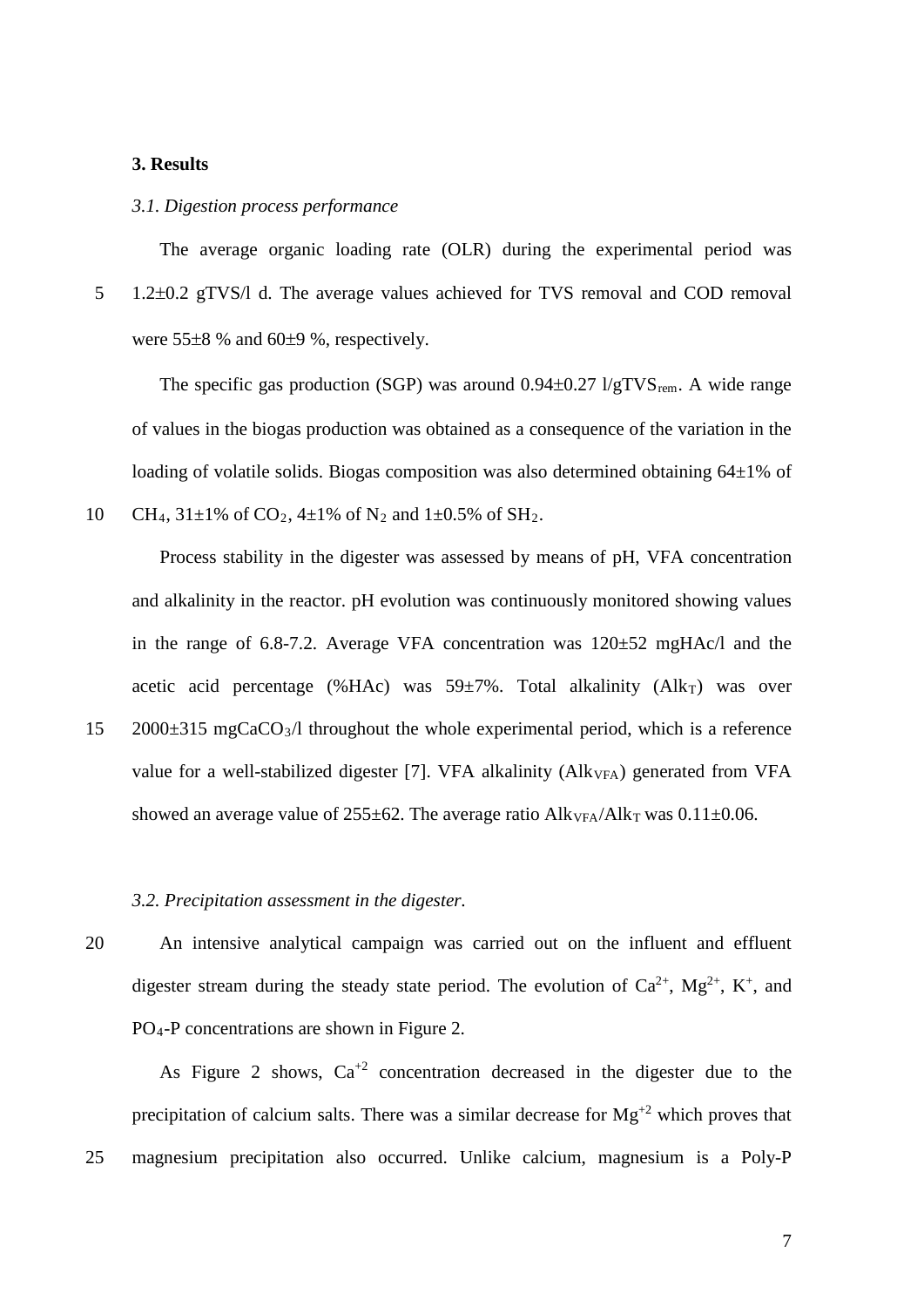counterion so an increase in  $Mg^{2}$  concentrations due to Poly-P hydrolysis was expected.  $K^+$  concentration increased because of Poly-P hydrolysis and also because there is no potassium chemical fixation in the digester. Finally, PO4-P concentration in the effluent was higher than in the influent. Since phosphorus release and precipitation 5 are simultaneous processes during anaerobic digestion, the presence or absence of phosphorus precipitation cannot be concluded with the data obtained.

Therefore, in order to study the fate of phosphorus in the digester, a simple method based on PO<sub>4</sub>-P, Ca<sup>2+</sup>, Mg<sup>2+</sup>, and K<sup>+</sup> mass balances has been developed based on the following assumptions:

- 10 Phosphorus stored as Poly-P is completely hydrolyzed during anaerobic digestion [8, 9].
	- The release of phosphorus is followed by a release of potassium and magnesium at the same ratio as observed during the phosphorus uptake [9]. Previously determined experimental values of 0.354 g K/g P and 0.283 g Mg/g P were used [10].
- 15 Organic matter degradation produces a release of phosphorus, potassium, magnesium, and calcium associated with the content of each element in the organic matter (See Section 3.2.1).
- There is no chemical fixation of the potassium released in the digester. Different authors [11, 12] have observed that potassium struvite  $(KMgPO<sub>4</sub>·6H<sub>2</sub>O)$  could 20 precipitate instead of ammonium struvite (MAP) in the case of low ammonium concentrations. However, in this study there was a high concentration of ammonium in the anaerobic digester. (See Section 3.2.2)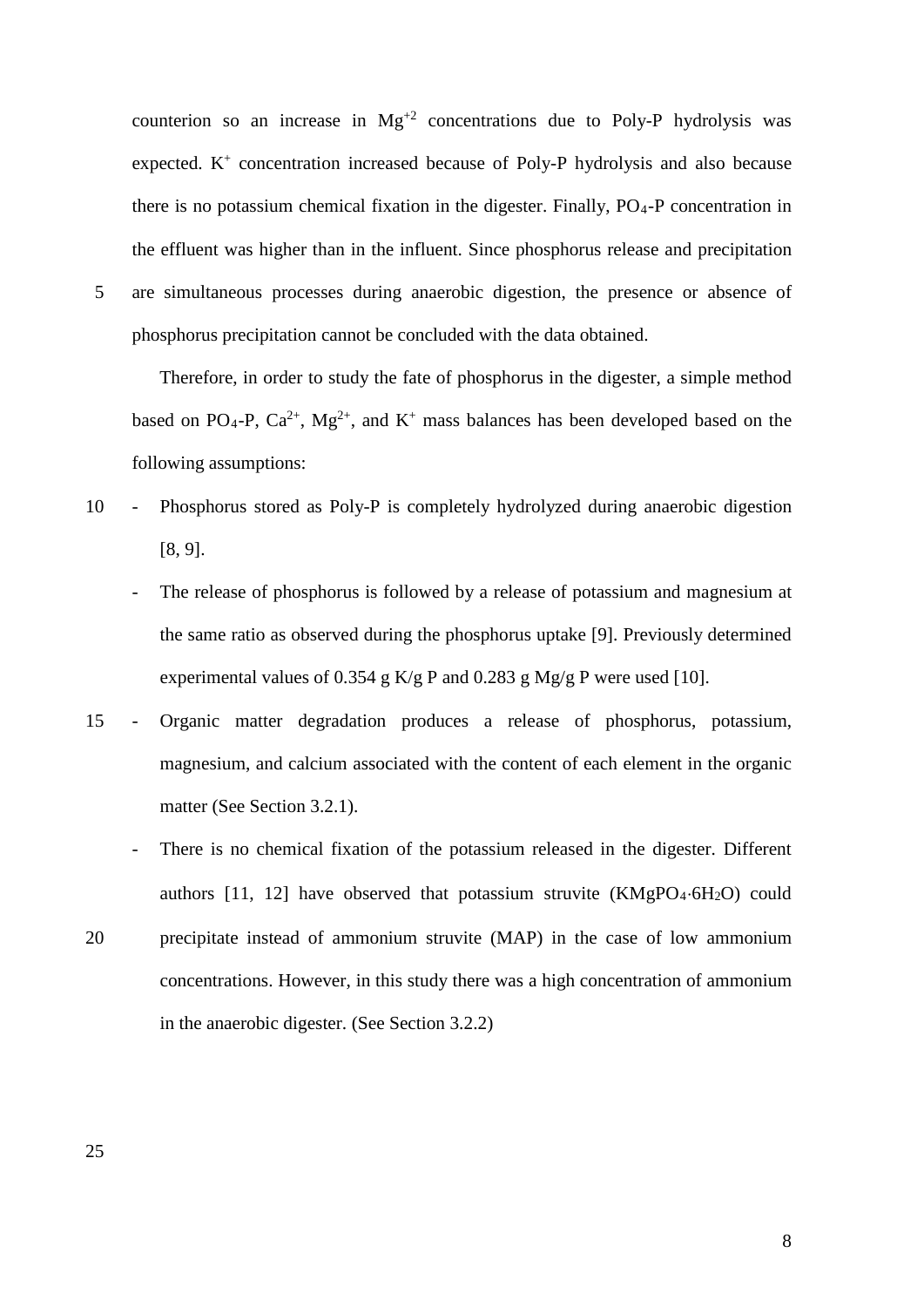#### *3.2.1. P, K, Mg and Ca content in the organic matter*

Phosphorus, magnesium, potassium, and calcium are present in wastewaters [13], as organic or inorganic forms, so they can be found in the sludge. During anaerobic digestion, part of the organic P, K, Mg, and Ca are released as a consequence of organic

5 matter degradation. This makes it necessary to determine the organic content of P, K, Mg, and Ca in the sludge.

Since the anaerobic digester was fed with a mixture of PPS and EBPR sludge, it was necessary to distinguish the organic phosphorus, potassium, magnesium, and calcium content in the two types of substrate.

10 Experimental analyses of PPS (data not shown) and previous studies on the process [3] were used to estimate P, K, and Mg content in the organic fraction of the primary sludge (Table 2). Calculations were made taking into account that the suspended P, K, and Mg were associated to organic matter. This assumption can be made since no precipitation of P, K, and Mg was found in the primary sludge. However, it is 15 impossible to accurately determine the calcium content in the organic matter of primary sludge due to its high inorganic content.

In the EBPR sludge, it is not possible to distinguish between the organic P, Mg, and K content and the content associated with Poly-P structure. Also, the organic matter in EBPR sludge is mainly biomass. Therefore, reported values for biomass composition 20 [14] were assumed in the EBPR sludge (Table 2).

In accordance with the above discussion, the organic content of P, K, Mg, and Ca in the mixed influent sludge was calculated using the 51%-49% proportion of PPS and EBPR sludge, and the values shown in Table 2.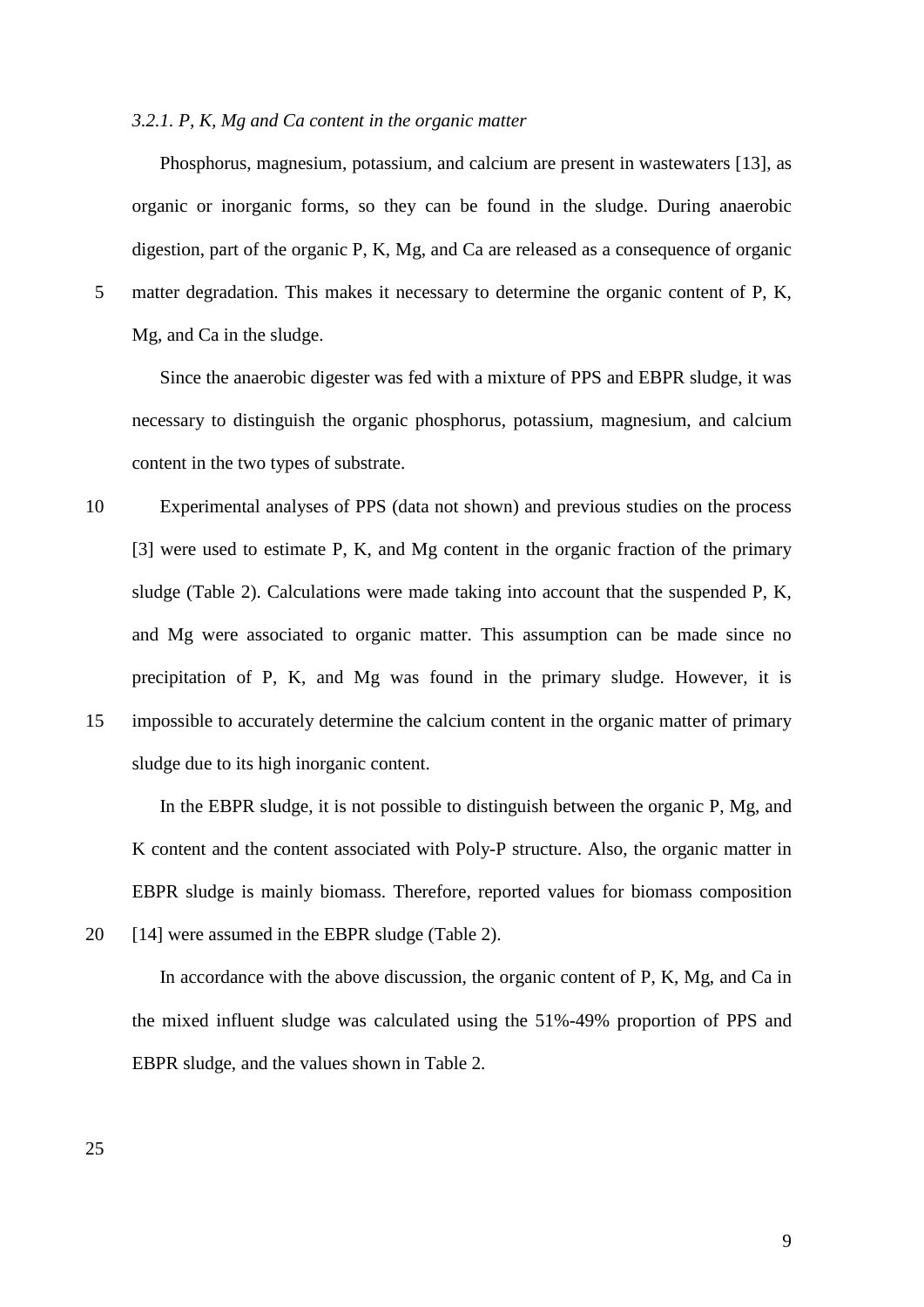#### *3.2.2. Potassium struvite precipitation.*

The low participation of potassium in precipitation or adsorption reactions in wastewater and sludge treatment has been previously stated [15]. However, to confirm the assumption that potassium struvite does not precipitate under the current conditions 5 in the digester, the potassium struvite Saturation Index (SI) was calculated. The SI was used to describe the saturation state of the aqueous phase composition for different solids (equation 1). When  $SI = 0$ , the solution is in equilibrium; when  $SI < 0$ , the solution is undersaturated and no precipitation occurs; when  $SI > 0$ , the solution is supersaturated and precipitation occurs spontaneously. Therefore, the SI values can be 10 used to evaluate the effect of the solution conditions on the tendency and extent of the precipitation.

$$
SI = \log \frac{IAP}{K_{SP}} \tag{1}
$$

where IAP represents the ion activity product and K<sub>SP</sub> represents the thermodynamic solubility product.

- The potential precipitation of potassium struvite was evaluated through 15 thermodynamic calculations according to the composition in the digester. The value of K<sub>SP</sub> used for potassium struvite was  $2.4 \cdot 10^{-11}$  [16]. Table 3 shows the SI for potassium struvite, MAP, and HAP. The results prove that sludge composition in the digester is supersaturated for MAP and HAP formation whereas it is undersaturated for potassium struvite.
- 20 XRD analyses were also carried out with struvite and potassium struvite patterns to determine the precipitated solid found in a digester sludge pipe. The results obtained proved the presence of struvite (MgNH4PO4·6H2O) in the recovered precipitate (Figure 3 (a)). Although both patterns are similar, the diffraction peaks of the solid that was formed better match the struvite pattern.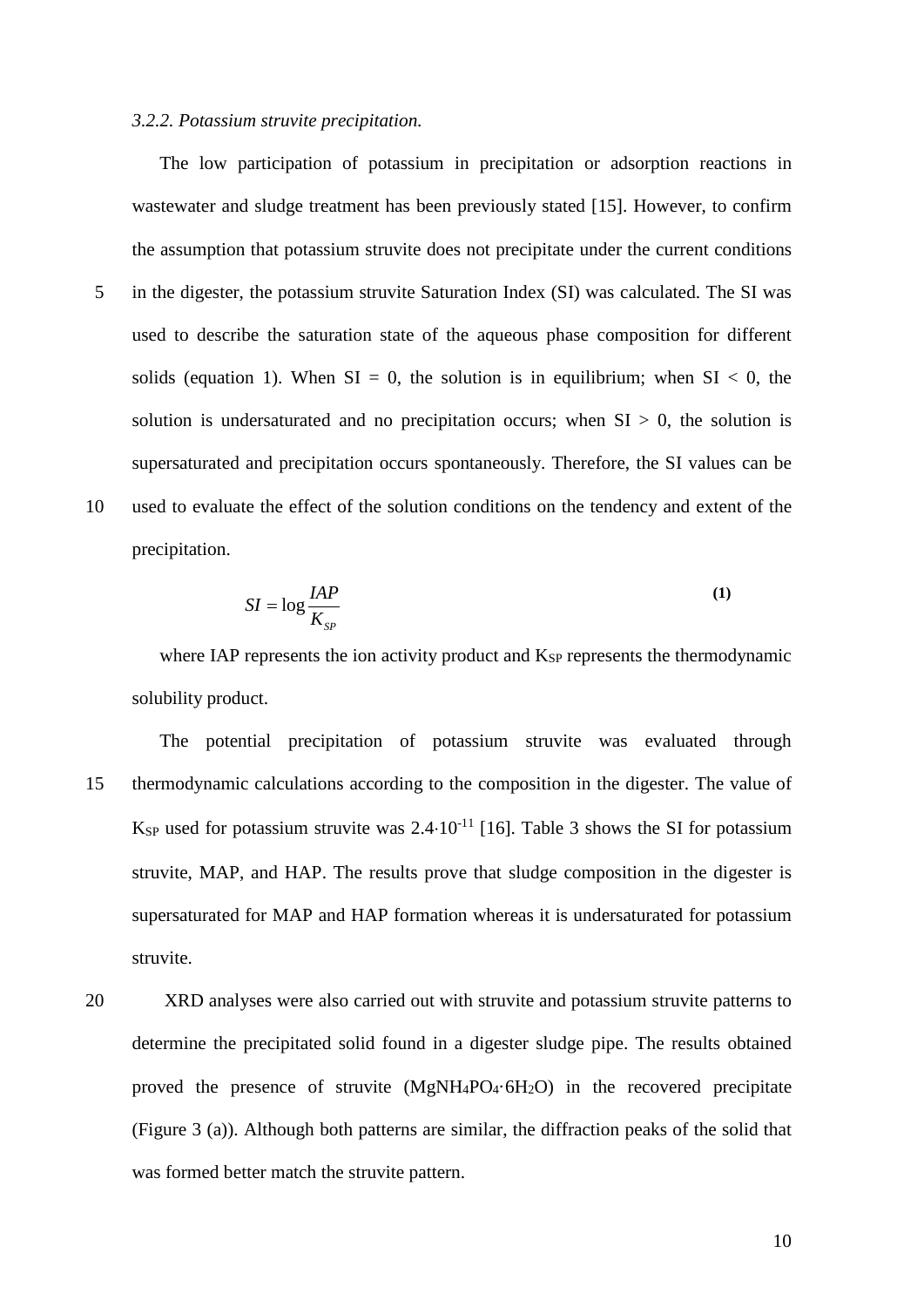## *3.2.3. Mass balances*

Mass balances were carried out in the anaerobic digester in accordance with the assumptions stated above and taking into account the average concentrations of the 5 influent and effluent streams (Table 1).

Phosphorus release by PAO ( $P_{PAOrel}$ ) was calculated from dissolved potassium mass balance (equations 2 and 3).

$$
K_{\text{TOTrel}} = K_{\text{ef}} - K_{\text{in}} \tag{2}
$$

$$
P_{pAOrel} = K_{pAOrel} / 0.354 = (K_{TOTrel} - K_{ORG_{rel}}) / 0.354
$$
 (mg/l) (3)

Phosphorus fixed  $(P_{fix})$  was calculated from the dissolved phosphorus mass balance 10 (equation 4). The percentage of fixed phosphorus  $(\%P_{fix})$  was also obtained (equation 5).

$$
P_{fix} = P_{in} + P_{ORG\,rel} + P_{PAO\,rel} - P_{ef} = P_{in} + P_{TOT\,rel} - P_{ef} \tag{mg/l} \tag{4}
$$

$$
\%P_{fix} = \frac{P_{fix}}{P_{in} + P_{TOTrel}} \cdot 100 = \frac{P_{fix}}{P_{av}} \cdot 100 \tag{96}
$$

The precipitated magnesium was calculated from the dissolved magnesium mass balance (equation 6). The amount of Mg released by PAO ( $Mg_{PAOrel}$ ) was estimated as 15 0.283⋅PPAOrel. The percentage of precipitated magnesium (%Mg<sub>prec</sub>) was obtained from equation (7).

$$
Mg_{\text{prec}} = Mg_{\text{in}} + Mg_{\text{pAOrel}} + Mg_{\text{ORG}_{\text{rel}}} - Mg_{\text{ef}} \qquad (\text{mg/l}) \quad (6)
$$

$$
\% \text{Mg}_{\text{prec}} = \frac{\text{Mg}_{\text{prec}}}{\text{Mg}_{\text{in}} + \text{Mg}_{\text{TOT rel}}} \cdot 100 \tag{7}
$$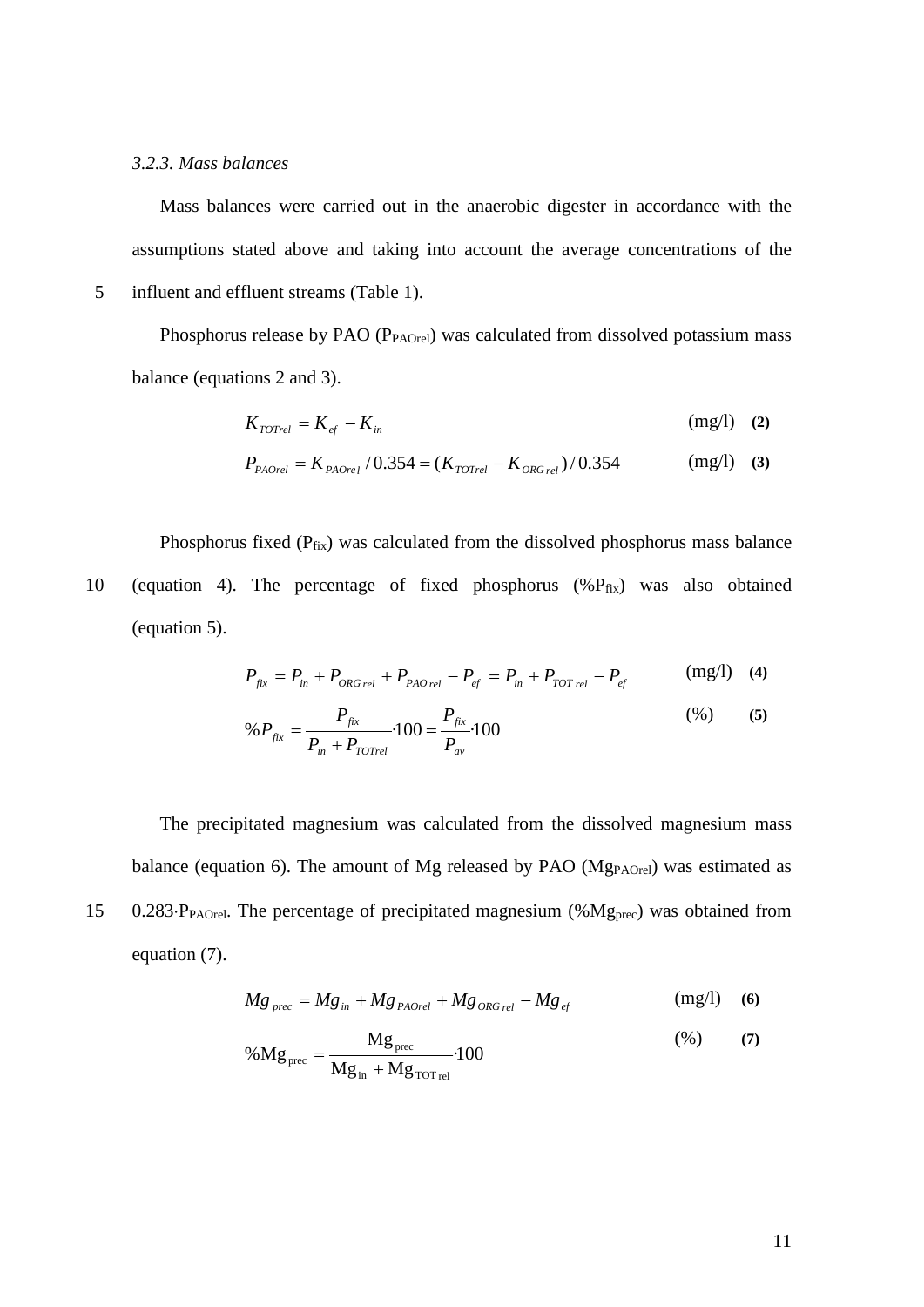Finally, taking into account that calcium is only released by biomass organic solid degradation, the dissolved calcium mass balance was carried out to calculate calcium precipitation in the digester (equations 8 and 9).

$$
Ca_{prec} = Ca_{in} + Ca_{ORGrel} - Ca_{ef}
$$
 (mg/l) (8)

$$
\%Ca_{prec} = \frac{Ca_{prec}}{(Ca_{in} + Ca_{ORGrel})} \cdot 100
$$
\n(9)

- 5 The mass balance results are shown in Table 4. As this table indicates, 403 mg/l of phosphorus were fixed in the digester, which represents 73% of the available phosphorus (i.e., influent + release during anaerobic digestion). For magnesium, 184 mg/l were fixed (94% of the available magnesium). For calcium, 126 mg/l were fixed (72% of the available calcium).
- 10 According to the literature, four possible phosphate magnesium salts can precipitate from a solution containing  $Mg^{2+}$ , NH<sub>4</sub><sup>+</sup>, and PO<sub>4</sub><sup>3</sup>. These are: struvite (MgNH4PO4.6H2O); magnesium hydrogen phosphate trihydrate or newberyite (MgHPO4·3H2O); and trimagnesium phosphate in two states of hydration  $(Mg_3(PO_4)_2.22H_2O$  and  $Mg_3(PO_4)_2.8H_2O$ . These magnesium salts precipitate at
- 15 different pH regions. Struvite precipitates at neutral and higher pH and at Mg/Ca molar ratios >6 [17]; newberyite at pH<6 [18]; trimagnesium phosphates, which are reported to have a low precipitation rate [18], have never been identified in the pH range  $6$ <pH<9. Also, precipitation of magnesite (MgCO<sub>3</sub>) has not been considered due to its high solubility when compared to struvite. Therefore, magnesium was considered to 20 precipitate in the digester mainly as struvite, which allowed us to estimate the amount of

The precipitated calcium in the digester was considered to form calcium phosphates.

phosphate precipitated as struvite (%P-MAP), 58%.

According to the Ostwald rule of stages, calcium phosphate formation takes place as a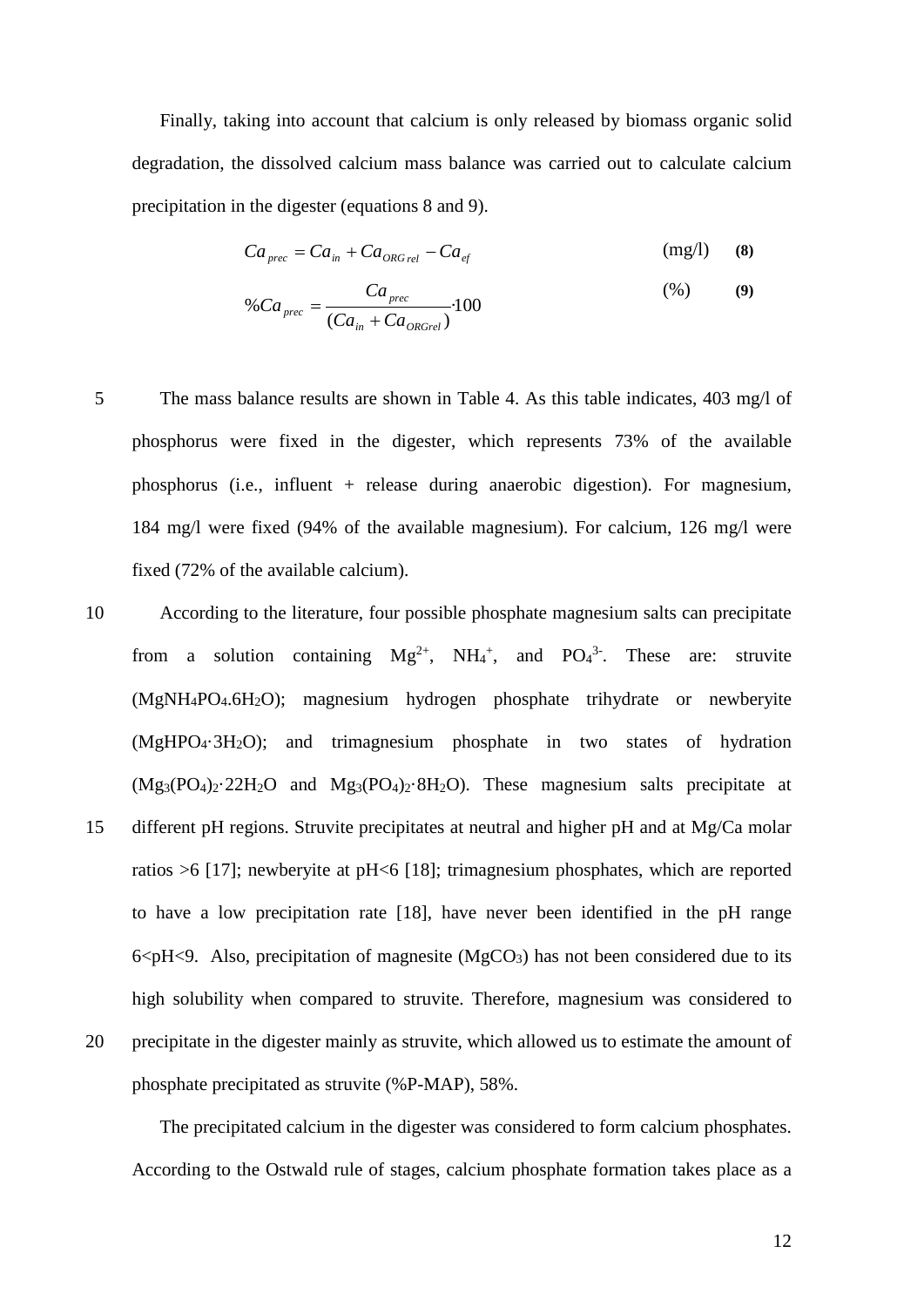two-stage process. The phase that is thermodynamically less stable forms before the most stable phase, which is hydroxyapatite  $(Ca<sub>5</sub>(PO<sub>4</sub>)<sub>3</sub>OH)$ . In this work hydroxyapatite (HAP) was formed due to the high process retention time, i.e. 15 % of fixed phosphorus was HAP.

5 The rest of the phosphorus fixed in the digester was considered to be adsorbed on the surface of the solids [8]. The results shown in Table 4 indicate that 27% of fixed phosphorus was adsorbed on the solid surface (%P-ad).

## *3.3. Influence of pH and available P concentration on P precipitation.*

10 The influence of pH and available phosphorus concentration  $(P_{av})$  on phosphorus fixation in the digester was also been studied. Figure 4 shows the phosphorus fixation (Pfix) as a function of operational pH. Given the high variability of the phosphorus available in the digester, three levels of available phosphorus concentration in the digester (~600 mg/l, ~500mg/l, and ~400 mg/l) were considered. For similar  $P_{av}$ 15 concentrations, phosphorus fixation increased for pH values above 7.10. For values below 7.10, no dependence was found. An increase in  $P_{fix}$  was also found in the digester at higher levels of  $P_{av}$ . These results suggest that decreasing the pH or the  $P_{av}$  in the digester will reduce, thereby reducing precipitation problems.

### 20 **4. Discussion**

With regard to the performance of the anaerobic digestion process performance, a high TVS and COD removal was achieved (55 $\pm$ 8% and 60 $\pm$ 9%, respectively) when compared with the typical values observed in anaerobic mesophilic digesters treating mixed sludges [19]. This fact was attributed to the high mixing power provided by the 25 agitation pump, 0.1 W/l. Typical values for the power input required for mechanically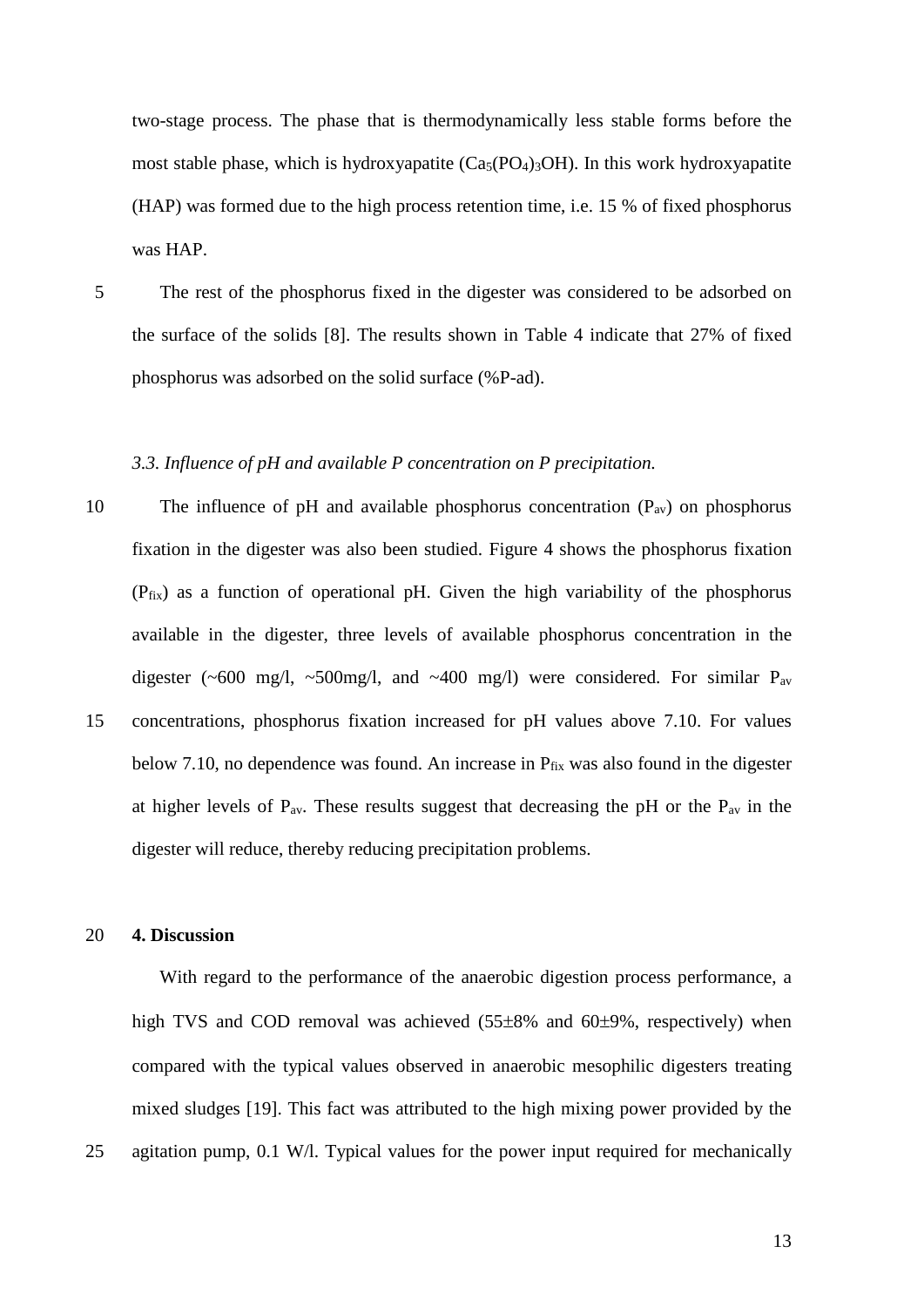mixed anaerobic digesters are in the range 0.005-0.008 W/l for normal agitation and 0.02 W/l for high agitation [19]. The high mixing power used in this experiment may cause higher bacterial structure destruction, thereby increasing volatile solid removal.

The specific gas production (SGP) was around  $0.94\pm0.27$  l/gTVS<sub>rem</sub>, in agreement 5 with the literature data of  $1 \frac{\text{I}}{\text{STVS}}$ <sub>rem</sub> observed when digesting primary and secondary sludges. Biogas composition showed 64% of methane content, a typical value found for proper anaerobic digestion processes.

Volatile fatty acid concentration (VFA) in the influent digester stream was high due to the great VFA concentration in the primary sludge as a consequence of the 10 fermentation/elutriation process. However, VFA in the digester showed an average value of 120.0 mgHAc/l, which is a normal value for this parameter [7]. The composition of the VFA in the digester pointed out that acetic acid was the main constituent (59%). The ratio  $\text{Alk}_{VFA}/\text{Alk}_{T}$ , which is used as an indicator of the possible VFA accumulation in the reactor, was below 0.3. This value ensures the operational 15 stability of the process, whereas an increase above 0.3-0.4 would indicate stability problems requiring corrective actions.

The results obtained concerning precipitation assessment in the digester showed a high phosphorus fixation as struvite. This result suggests that important operational problems and high maintenance costs associated with struvite precipitation could be 20 expected when working in an industrial WWTP under similar conditions.

Calcium phosphates were also precipitated in the digester. As explained above, HAP is thermodynamically the most stable phase. However, it has been established that other calcium phosphates, such as an amorphous calcium phosphate (ACP), act as precursors to the precipitation of HAP. Experimental studies have shown that the required time for 25 the total conversion of ACP in HAP for a pH value of 7 is around 130 minutes [20].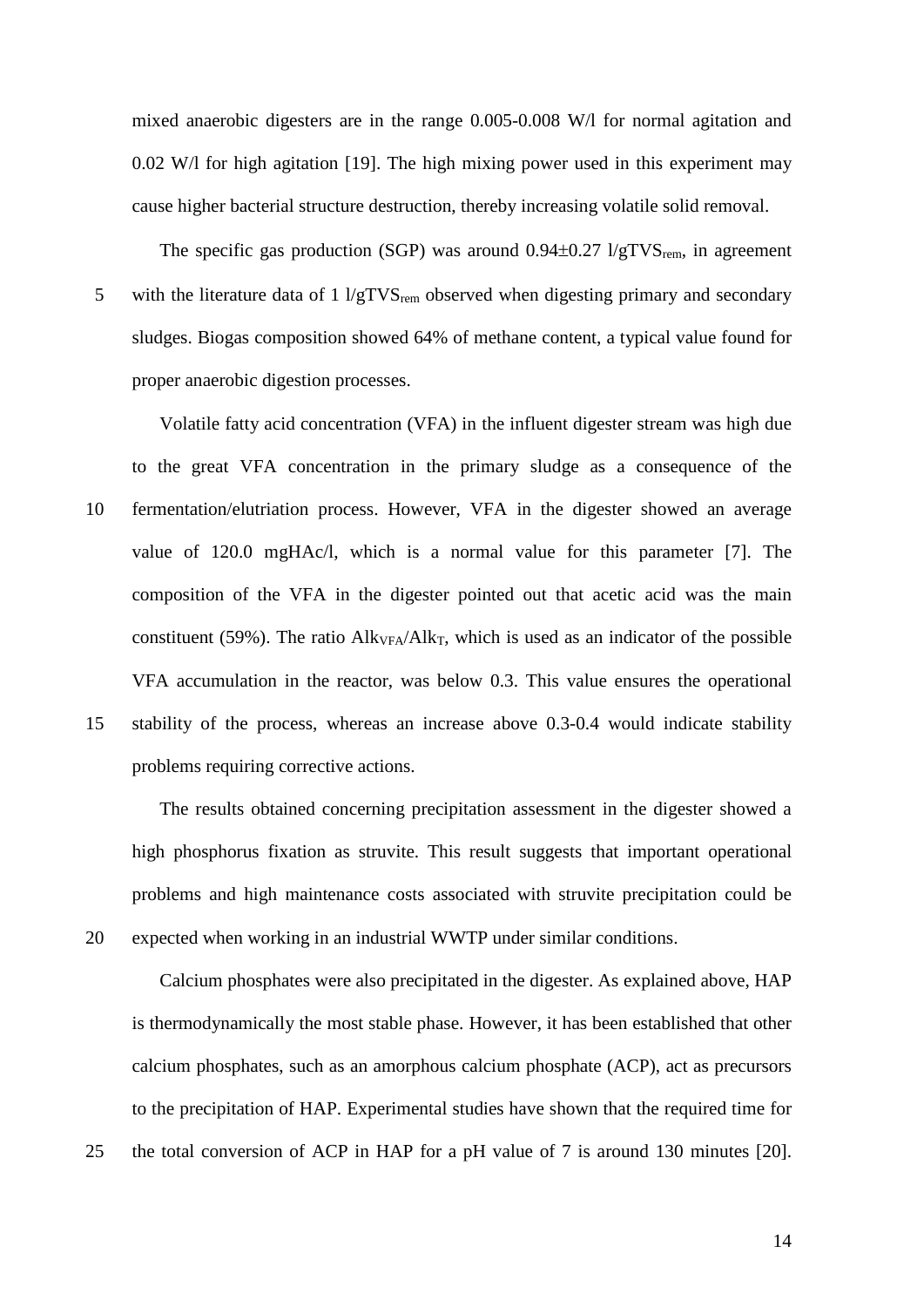Therefore, due to the high retention time in the digester (20 days), in our study, most of the calcium phosphates precipitated in the form of HAP.

Although calcium carbonate  $(CaCO<sub>3</sub>)$  formation is also possible, it is not expected to precipitate in the digester due to crystal formation inhibition by phosphate [21, 22]. 5 Therefore, in the present work, due to the high phosphorus concentration in the digester,  $CaCO<sub>3</sub>$  was not considered to be a possible precipitate.

Our results also indicate that part of the fixed P was not precipitated but adsorbed on the solid surface. Although adsorption mechanisms in anaerobic digesters are difficult to quantify, different authors have suggested the possibility of this phosphorus fixation 10 mechanism in anaerobic digesters [8, 9].

The results concerning the influence of pH and available phosphorus concentration on phosphorus fixation showed that an increase in both parameters increases phosphorus fixation in the digester. Therefore, it would be possible to reduce P fixation by controlling these two parameters. However, since the operational pH in the digester 15 cannot be easily modified because it is controlled by bacteria population in the reactor and by the bicarbonate buffering system, available phosphorus control should be used. Available phosphorus in the digester consists of the dissolved P concentration in the influent stream  $(P_{in})$  and the P released during the anaerobic digestion process due to Poly-P hydrolysis ( $P_{PAOrel}$ ) and organic solid degradation ( $P_{ORGrel}$ ). To decrease  $P_{av}$  in 20 the digester, Poly-P hydrolysis can be enhanced in a previous stage of the sludge treatment process, such as the gravity thickener. Mixed thickening of prefermented primary sludge (PPS) and EBPR sludge should be carried out. Moreover, the supernatant obtained in this thickener could be a suitable stream for phosphorus recovery by struvite crystallization. Our focus for further research will be focus on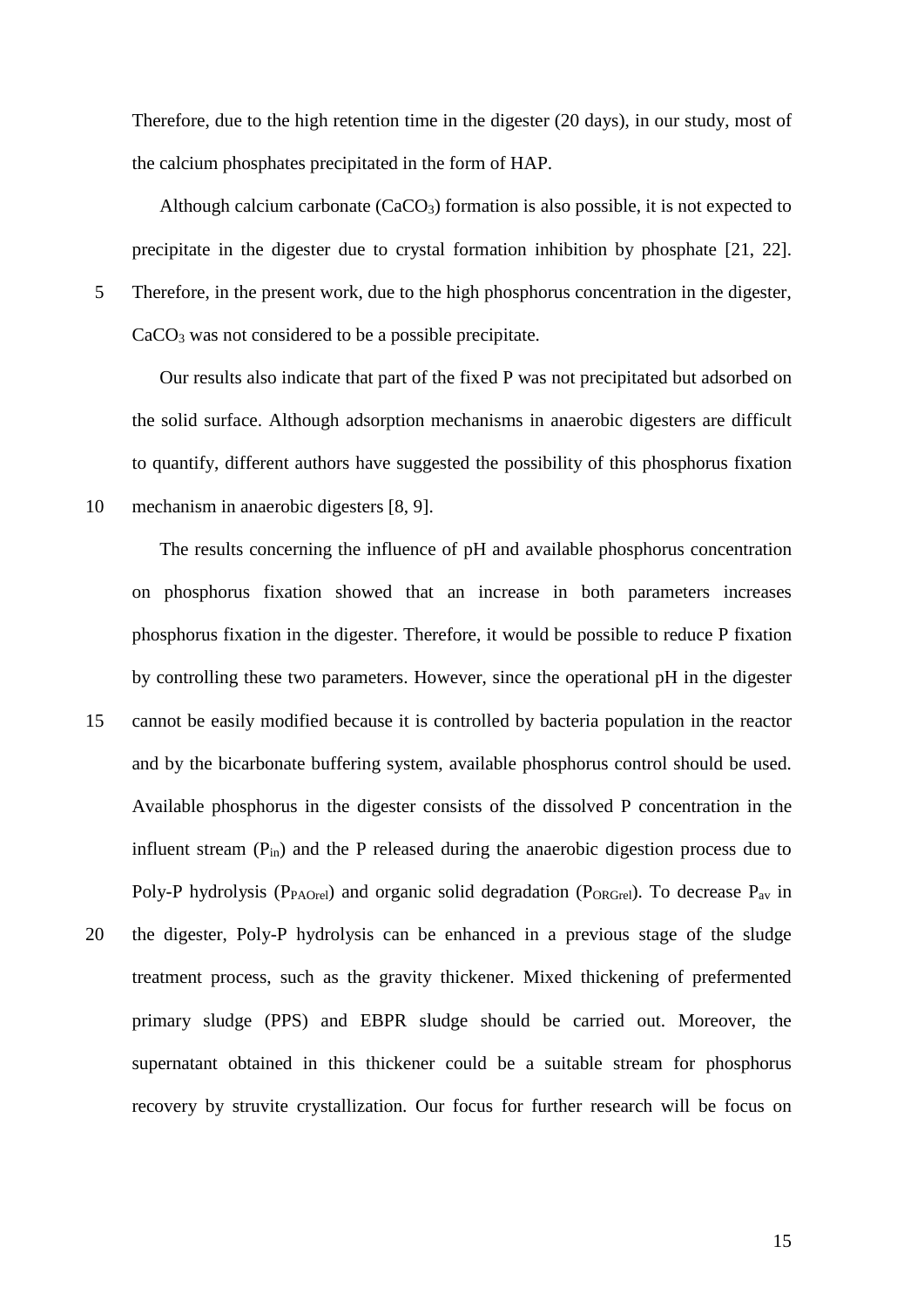planning the best strategy for the sludge treatment in order to reduce struvite precipitation problems in digesters.

## **5. Conclusions**

- 5 In this paper, a complete research study on the anaerobic digestion process at pilot scale has been carried out. Phosphorus release and precipitation in the system as well as an estimation of the possible inorganic compounds formed have also been assesed. The main conclusions are shown below:
- The anaerobic digestion process of PPS and EBPR sludge showed high 10 efficiencies on TVS and COD removal (55% and 60%, respectively) due to the high mixing power provided by the agitation pump. Biogas production and composition showed typical values for proper anaerobic digestion of mixed sludge.
- The precipitation study in the digester showed a high phosphorus fixation, 15 mainly as struvite.
	- Calcium phosphates were also precipitated in the digester. Due to the high retention time in the digester (20 days), most of them were in the form of HAP.
- Phosphorus adsorption on solid surfaces was also detected in the digester. More research is needed to determine to what extent phosphate adsorption takes place 20 in anaerobic digesters.
	- Phosphorus fixation in the digester increased with pH and available phosphorus concentration. The reduction of  $P_{av}$  in the digester can be considered as an alternative method for avoiding phosphorus precipitation. Phosphorus release from Poly-P hydrolysis prior to digestion by mixed thickening of sludges could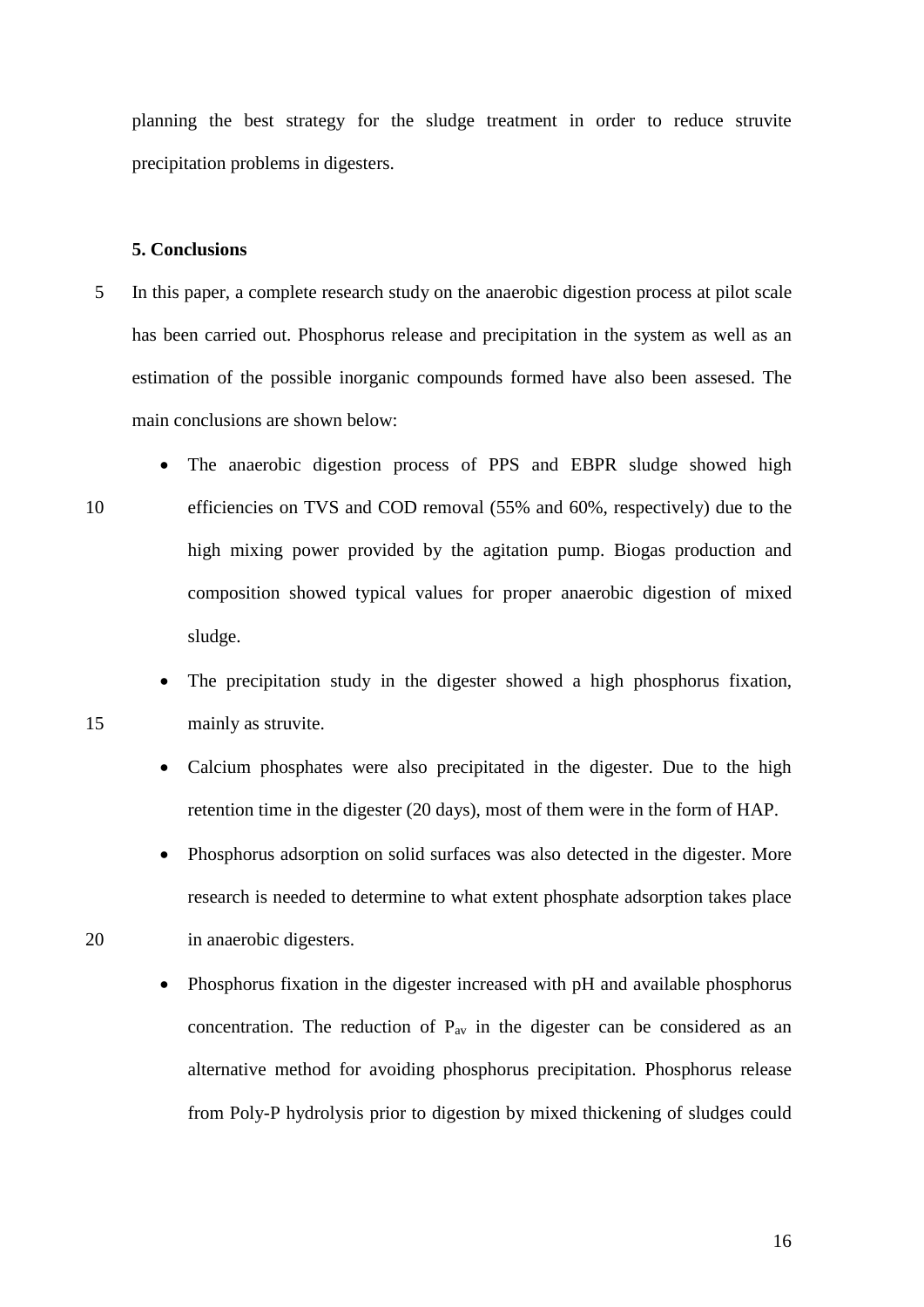be a strategy of sludge treatment to minimise precipitation problems in anaerobic digesters.

## **Acknowledgements**

5 This research work has been supported by the Spanish Research Foundation (MCYT, project PPQ2002-04043-C02-02), which is gratefully acknowledged. Technical support from Entidad Pública de Saneamiento de Aguas Residuales de la Comunidad Valenciana is also gratefully acknowledged.

## 10 **References**

- [1] K.N. Ohlinger, T.M. Young, E.D. Schroeder, Predicting struvite formation in digestion, Water Res. 32 (1998) 3607-3614.
- [2] S.A. Parsons and J.D. Doyle, Struvite scale formation and control, Water Sci. Technol. 49 (2004) 177-182.
- 15 [3] A. Bouzas, J. Ribes, J. Ferrer, A. Seco, Fermentation and elutriation of primary sludge: Effect of SRT on process performance, Water Res. 41 (2007) 745-757.
	- [4] F. García-Usach, J. Ferrer, A. Bouzas, A. Seco, Simulation and calibration of ASM2d at different temperatures in a phosphorous removal pilot plant, Proceeding of Nutrient Management in Wastewater Treatment Processes and Recycle Streams,
- 20 Krakow, (2005), pp. 681-689.
	- [5] American Public Health Association (APHA), Standard Methods for the Examination of Water and Wastewater, 20th Ed., APHA-AWWA-WPCF, Washington D.C, USA, 1998.
- [6] R.E. Moosbrugger, M.C. Wentzel, G.A. Ekama, G.v.R. Marais, Simple titration 25 procedures to determine H2CO3 alkalinity and short-chain fatty acids in aqueous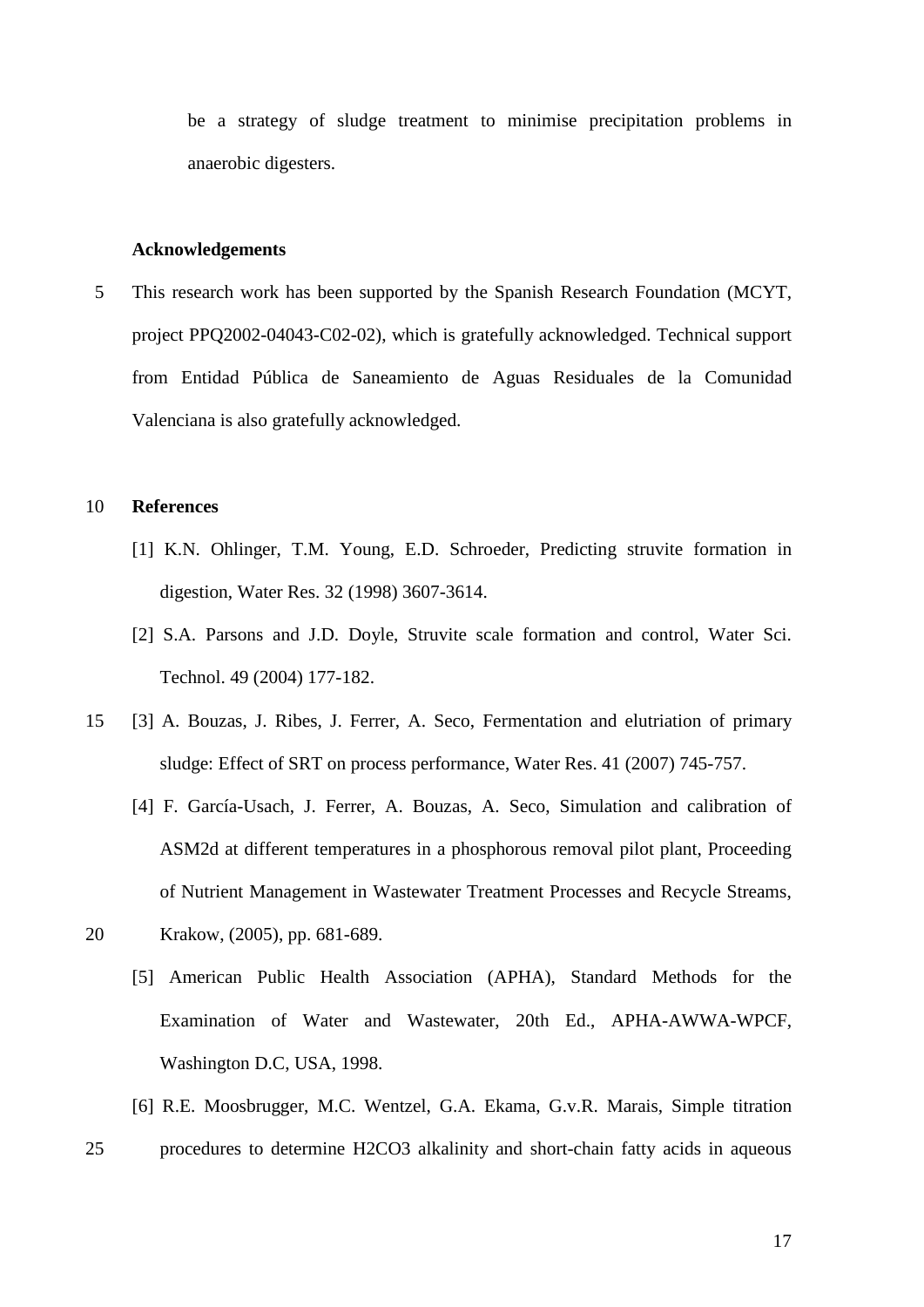solutions containing known concentrations of ammonium, phosphate and sulphide weak acid/bases. Water Res. Comission, Report No. TT 57/92. University of Cape Town, Research Report W 74. Pretoria, Republic of South Africa (1992)

- [7] H.W. Zhao, T. Viraraghavan, Analysis of the performance of an anaerobic digestion
- 5 system at the Regina wastewater treatment plant. Biores. Technol. 95 (2004) 815- 819.
	- [8] D. Wild, A. Kisliakova, H. Siegrist, Prediction of recycle phosphorus loads from anaerobic digestion. Water Res. 31 (1997) 2300-2308.
	- [9] N. Jardin, H. J. Pöpel, Phosphate release of sludges from enhanced biological p-

10 removal during digestion, Water Sci. Technol. 20 (1994) 281-292.

- [10] R. Barat, T. Montoya, A. Seco, J. Ferrer, The role of potassium, magnesium and calcium in the enhanced biological phosphorus removal treatment plants, Environ. Technol. 26 (2005) 983-992.
- [11] R.D. Schuiling, A. Andrade, Recovery of struvite from calf manure. Environ.

- 15 Technol. 20 (1999) 765-768.
	- [12] J. Wilsenach, C.A.H. Schuurbiers, M.C.M van Loosdrecht, Phosphate and potassium recovery from source separated urine through struvite precipitation. Water Res. 41 (2006) 458-466.
	- [13] K. Kujawa-Reeleveld, G. Zeeman, Anaerobic treatment in decentralised and
- 20 sorurce-separation-based sanitation concepts. Review in Environ. Sci. and Bio/Technol. (5), 2006 115-139.
	- [14] Metcalf and Eddy Inc., Wastewater engineering: treatment, disposal and reuse McGraw-Hill, Inc. New York (1991).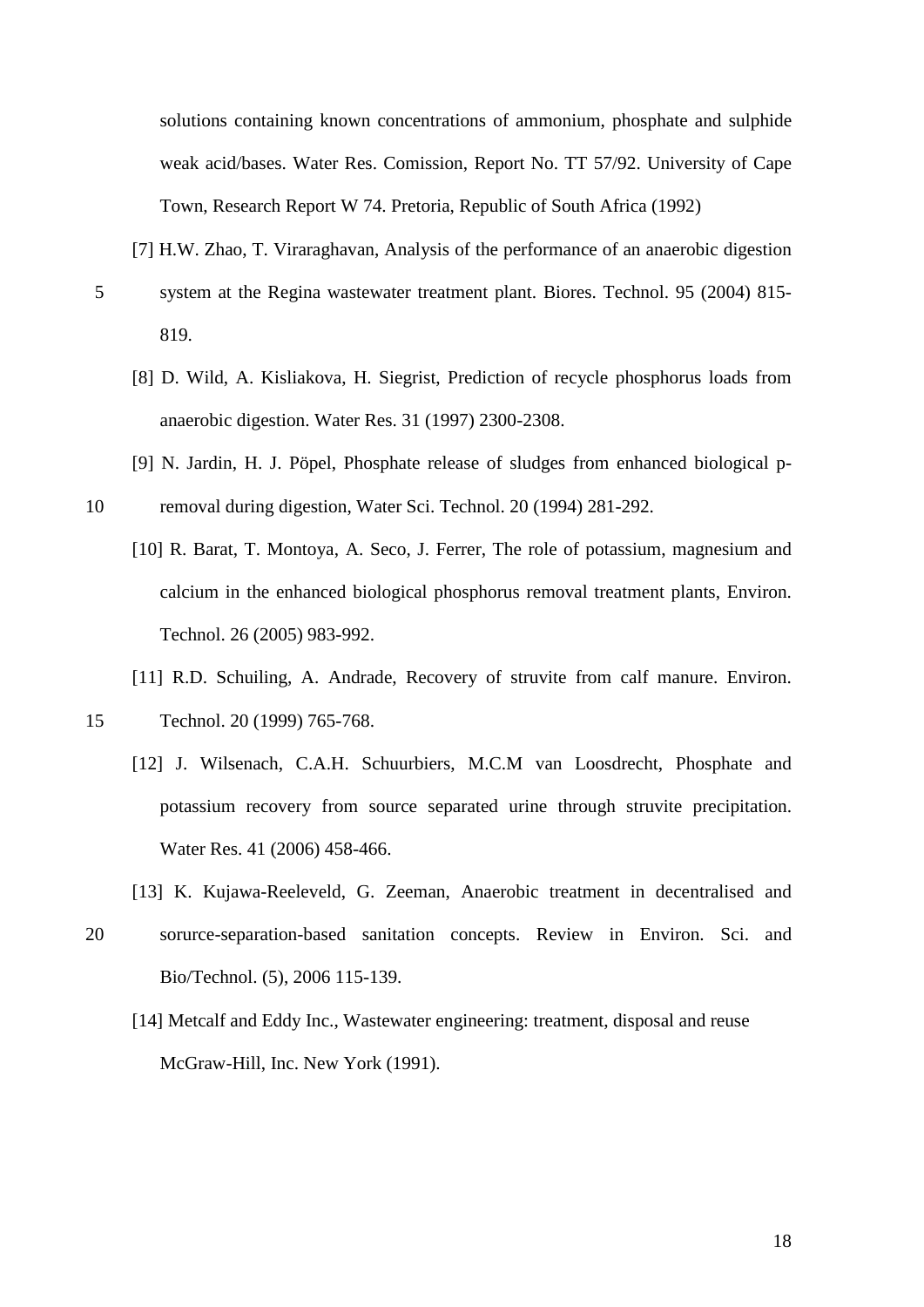- [15] S.A. Parson, F. Wall, J. Doyle, K. Oldring and J. Churchley, Assessing the potential for struvite recovery at sewage treatment works. Environ. Technol, 22 (2001) 1279-1286.
- [16] A.W. Taylor, A.W. Frazier, E.L. Gurney, Trans. Faraday Soc, 59 (1963) 1580-
- 5 1584.
	- [17] E.V. Musvoto, M.C. Wentzel, G.A. Ekama, Integrated chemical-physical processes modelling-II. Simulating aeration treatment of anaerobic digester supernatants. Water Res, 34 (2000), 1868-1880.
	- [18] D. Mamais, P.A Pitt, Y.W. Cheng, J. Loiacono, D. Jenkins, Determination of ferric
- 10 chloride dose to control struvite precipitation in anaerobic sludge digester. Water Environ. Res, (1994), 912-918.
	- [19] C.P.L. Grady, G.T. Daigger, H.C. Lim, Biological wastewater treatment. Second Edition, Marcel Dekker, Inc. New York. Basel. (1999)
	- [20] L. Montrastruc, C. Azzaro-Pantel, B. Biscans, M. Cabassud, S. Domenech, A
- 15 thermochemical approach for calcium phosphate precipitation modelling in a pellet reactor. Chem. Eng. J. 94 (2003) 41-50.
	- [21] E.P.A. Van Langerak, M.M.H. Beekmans, J.J.Beun, H.V.M. Hamelers, G. Lettinga, Influence of phosphate and iron on the extent of calcium carbonate precipitation during anaerobic digestion. J. Chem. Technol. Biotechnol. 74, (1999)

20 1030-1036.

[22] L.J. Plant, W.A. House, Precipitation of calcite in the presence of inorganic phosphate, Coll.and Surf. A: Physicochem. and Eng. Aspects, 203 (2002), 143-153.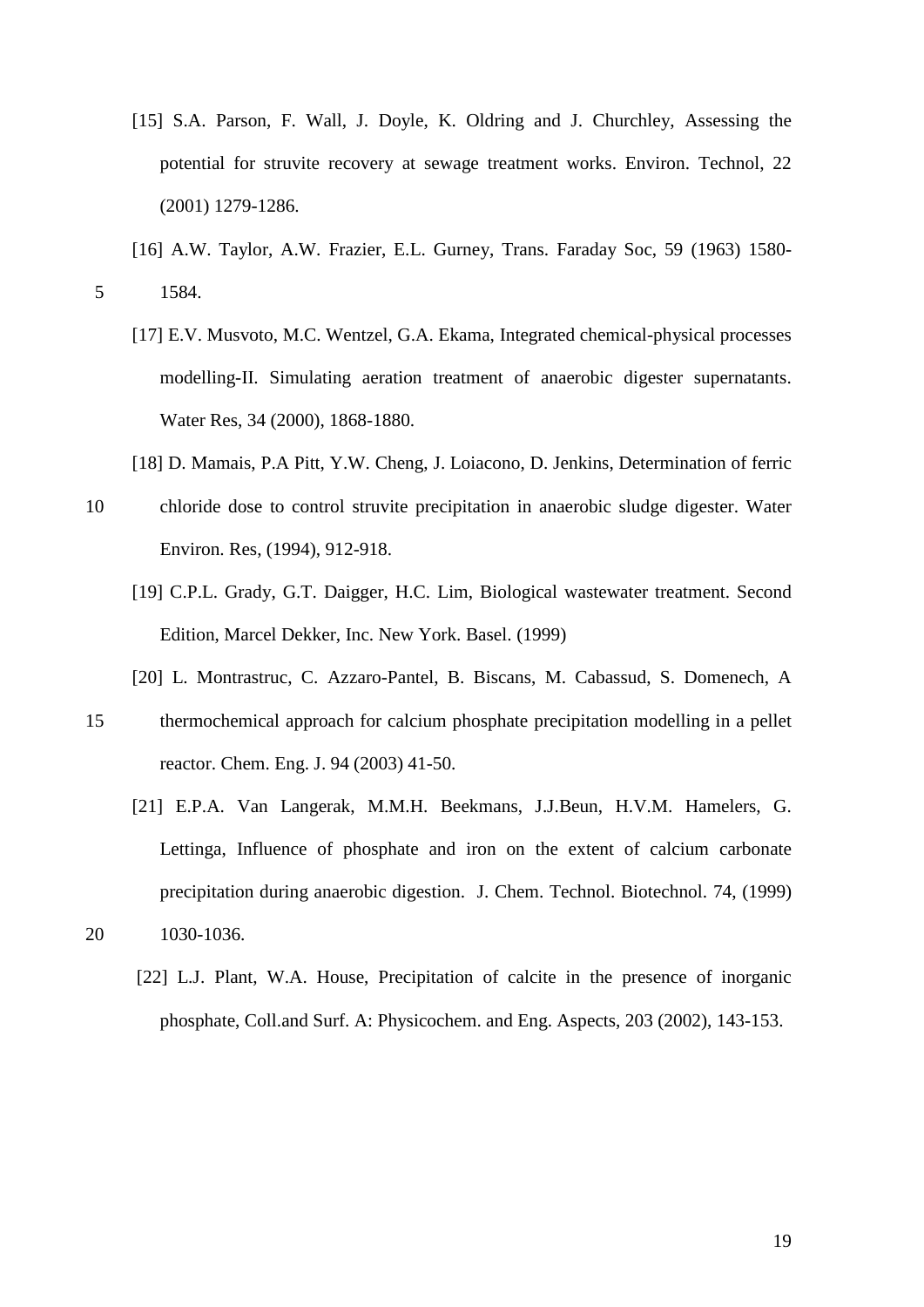|                     | <b>Influent</b> |        | <b>Effluent</b> |          |  |
|---------------------|-----------------|--------|-----------------|----------|--|
|                     | Average         | $s.d*$ | Average         | $s.d*$   |  |
|                     |                 |        |                 |          |  |
| $TS \text{ (mg/l)}$ | 37257           | 8444   | 18554           | 3024     |  |
| $TVS$ (mg/l)        | 23194           | 4403   | 10484           | 1683     |  |
| $TCOD$ (mg/l)       | 40650           | 8129   | 16600           | 2623     |  |
| <b>TP</b><br>(mg/l) | 1020            | 102    | 985             | 22       |  |
| $PO4-P$ (mg/l)      | 71              | 20     | 152             | 26       |  |
| $NH_4-N$ (mg/l)     | 104             | 52     | 617             | 69       |  |
| $K^+$ (mg/l)        | 72              | 17     | 237             | 27       |  |
| $Mg^{2+} (mg/l))$   | 60              | 17     | 12              | 7        |  |
| $Ca^{2+}$<br>(mg/l) | 151             | 42     | 50              | 16       |  |
| $VFA$ (mgHAc/l)     | 762             | 272    | 120             | 45       |  |
| pН                  | .               | .      |                 | $\cdots$ |  |

**Table 1**. Experimental data of digester influent and effluent

\*s.d.: standard deviation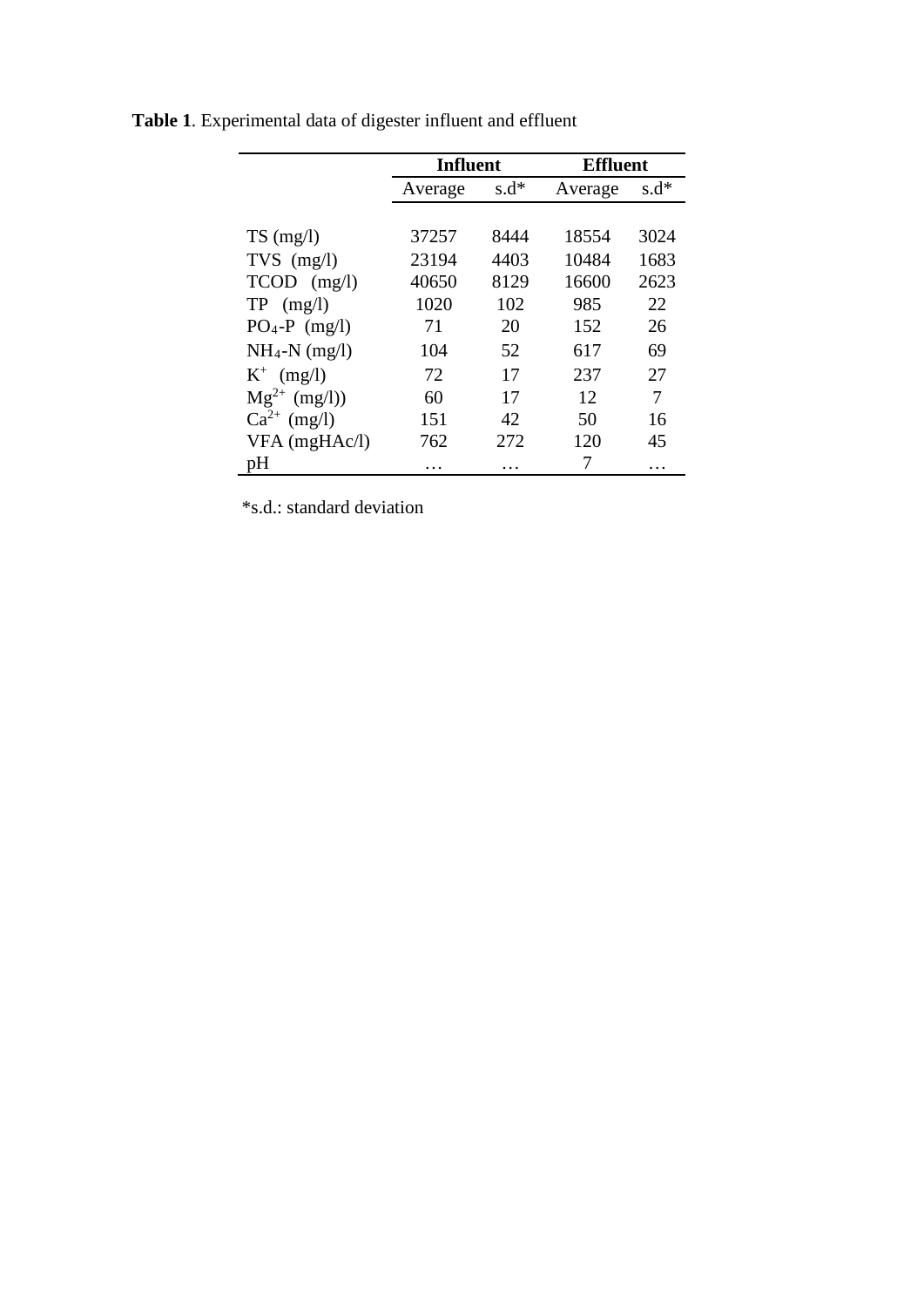|  |  |  | Table 2. Organic P, K, Mg and Ca in primary, secondary and mixed sludge. |  |  |
|--|--|--|--------------------------------------------------------------------------|--|--|
|  |  |  |                                                                          |  |  |

|                    | <b>Primary</b><br>sludge $(1)$ | Biomass $(2)^*$ | <b>Mixed sludge</b> |
|--------------------|--------------------------------|-----------------|---------------------|
| (mgP/mgTVS)<br>P   | 0.013                          | 0.020           | 0.016               |
| (mgK/mgTVS)<br>K   | 0.003                          | 0.008           | 0.005               |
| $Mg$ (mgMg/mgTVS)  | 0.005                          | 0.004           | 0.005               |
| (mgCa/mgTVS)<br>Ca |                                | 0.004           | 0.002               |

(1) Experimental data from the fermentation/elutriation pilot plant.

(2) Metcalf and Eddy (1995)

\* These values are used for EBPR sludge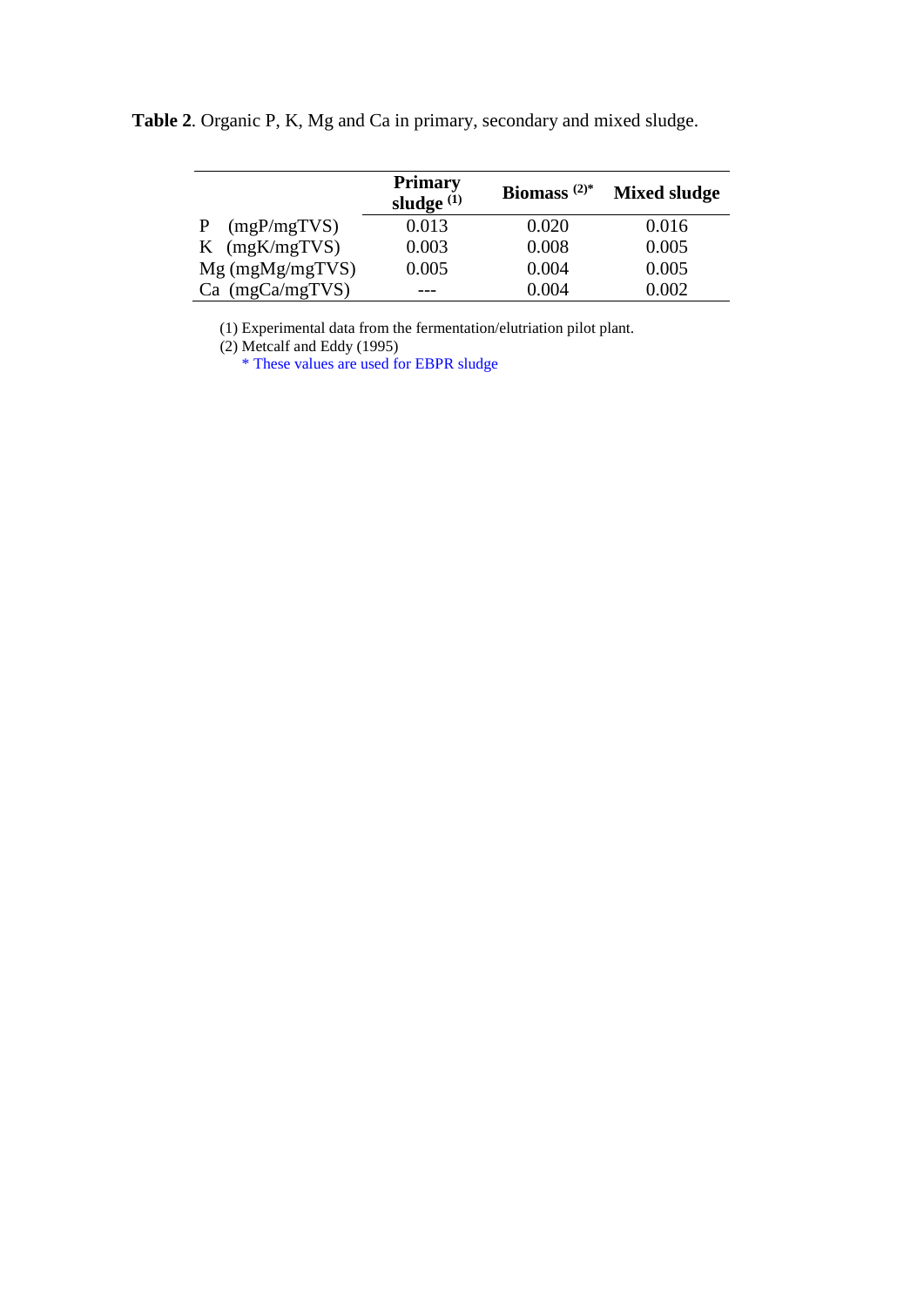|                             | $K_{SP}$             | SI       |
|-----------------------------|----------------------|----------|
| <b>Potassium struvite</b>   | $2.4 \cdot 10^{-11}$ | $-2.389$ |
| <b>Struvite (MAP)</b>       | $5.8 \cdot 10^{-14}$ | 1.462    |
| <b>Hydroxyapatite (HAP)</b> | $4.7 \cdot 10^{-45}$ | 12.497   |

**Table 3**. SI in the anaerobic digestion for potassium struvite, MAP and HAP.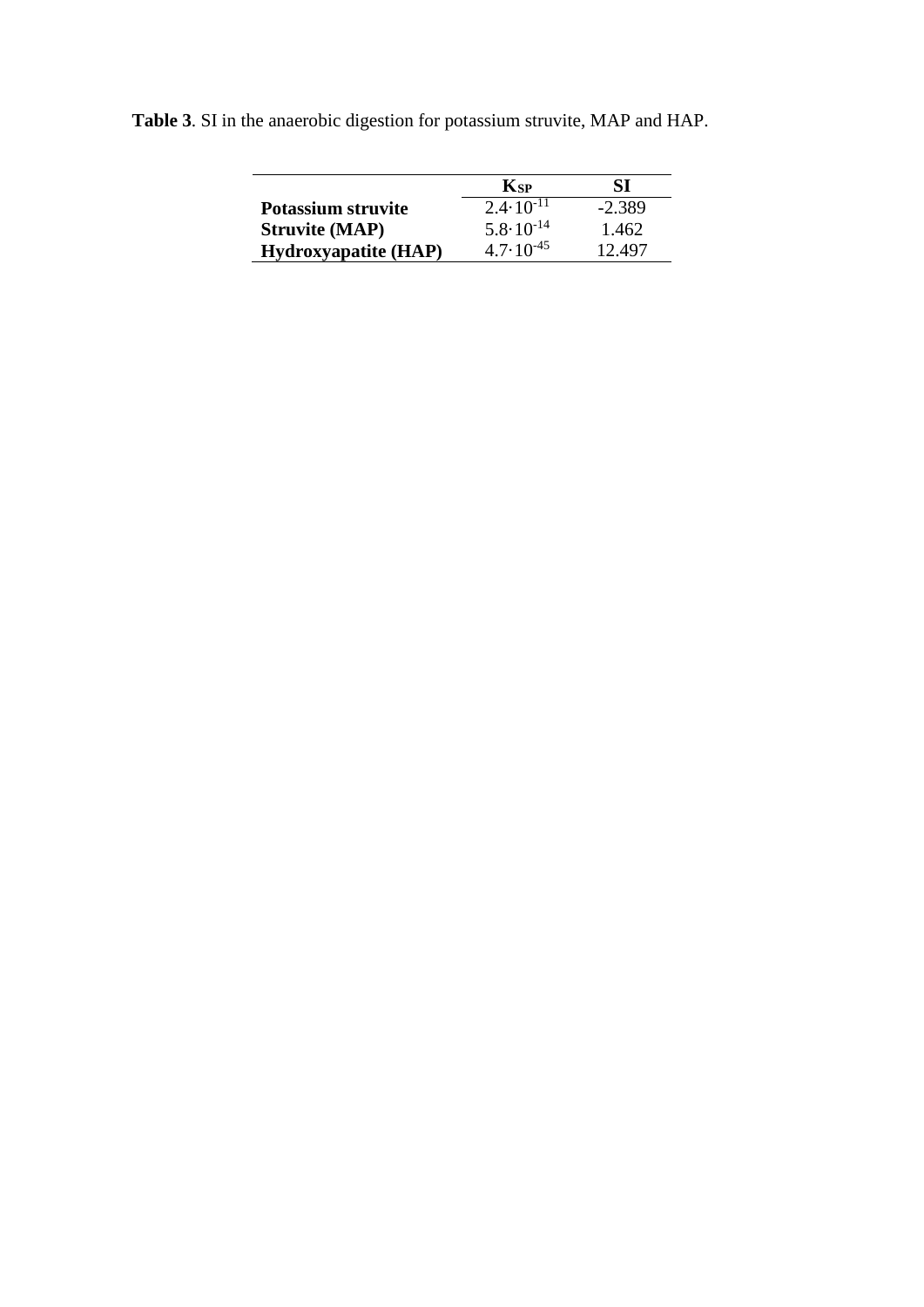| <b>KTOTrel</b>  | KORGrel         | KPAOrel         | PPAOrel            | PORGrel                 | PTOTrel  | $P_{fix}$           | $\%P_{fix}$             |
|-----------------|-----------------|-----------------|--------------------|-------------------------|----------|---------------------|-------------------------|
| (mg/l)          | (mg/l)          | (mg/l)          | (mg/l)             | (mg/l)                  | (mg/l)   | (mg/l)              | (% )                    |
| 166             | 68              | 98              | 276                | 209                     | 485      | 403                 | 73                      |
| <b>MgPAOrel</b> | <b>MgorGrel</b> | <b>MgTOTrel</b> | Mg <sub>prec</sub> | $\%$ Mg <sub>prec</sub> | CaORGrel | $\bf Ca_{\rm prec}$ | $\%$ Ca <sub>prec</sub> |
| (mg/l)          | (mg/l)          | (mg/l)          | (mg/l)             | $(\%)$                  | (mg/l)   | (mg/l)              | (% )                    |
| 78              | 57              | 136             | 184                | 94                      | 25       | 126                 | 72                      |
|                 |                 |                 | $%$ P-MAP          | $\%$ P-HAP              | $%P-ad$  |                     |                         |
|                 |                 |                 | 58                 | 15                      | 27       |                     |                         |

**Table 4.** Potassium, phosphorus, magnesium and calcium balance in the digester.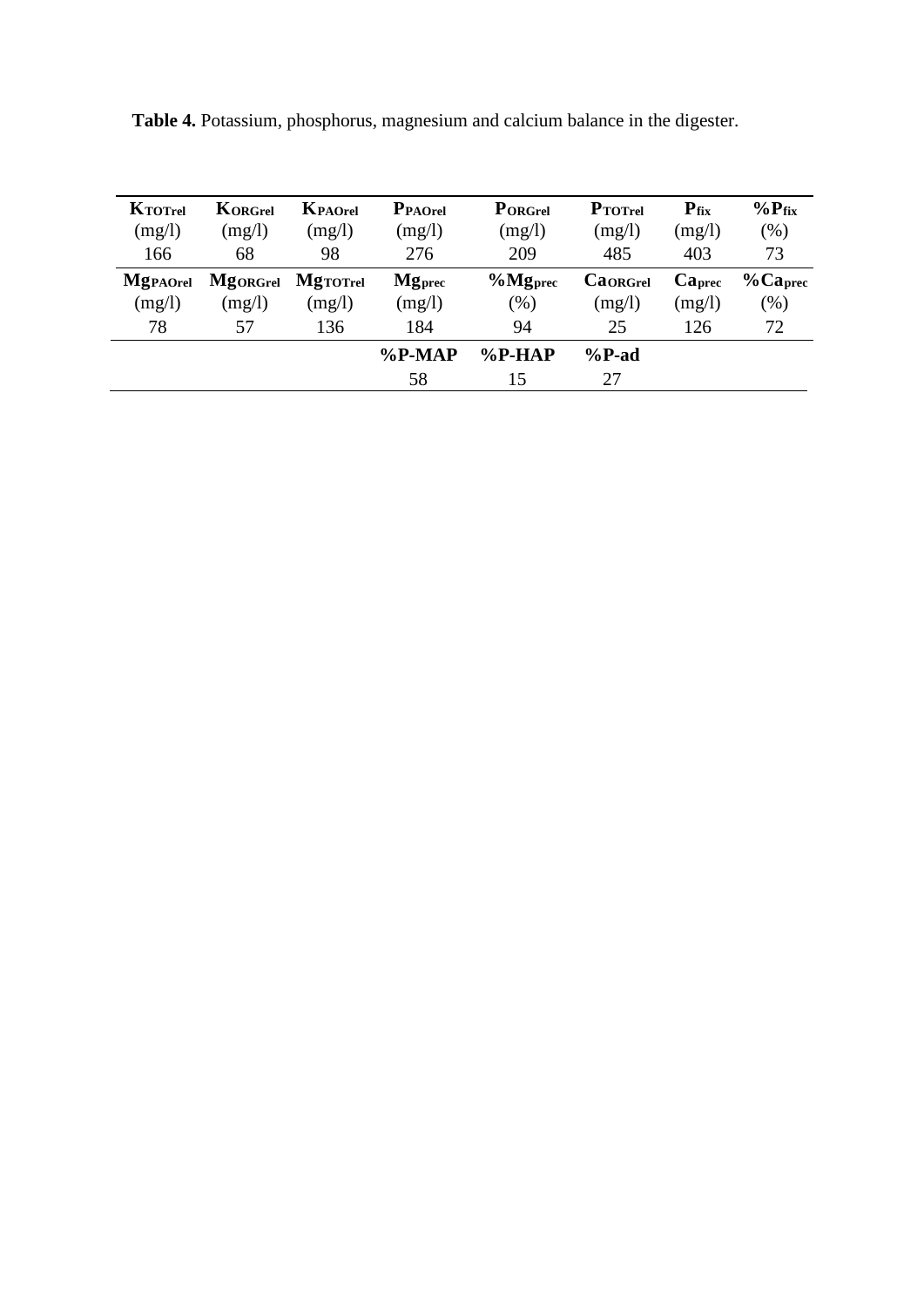

**Figure 1.** Anaerobic digestion pilot plant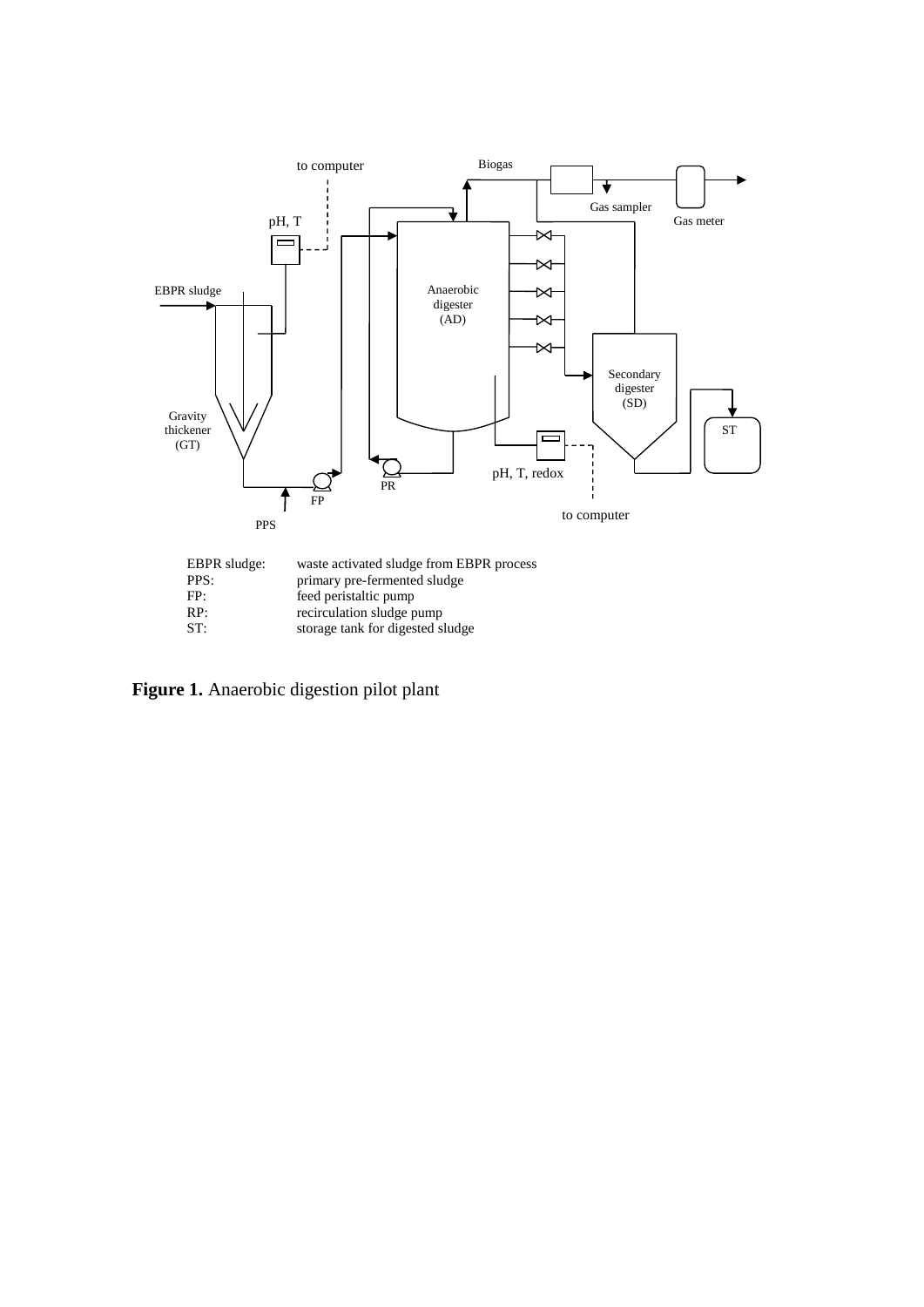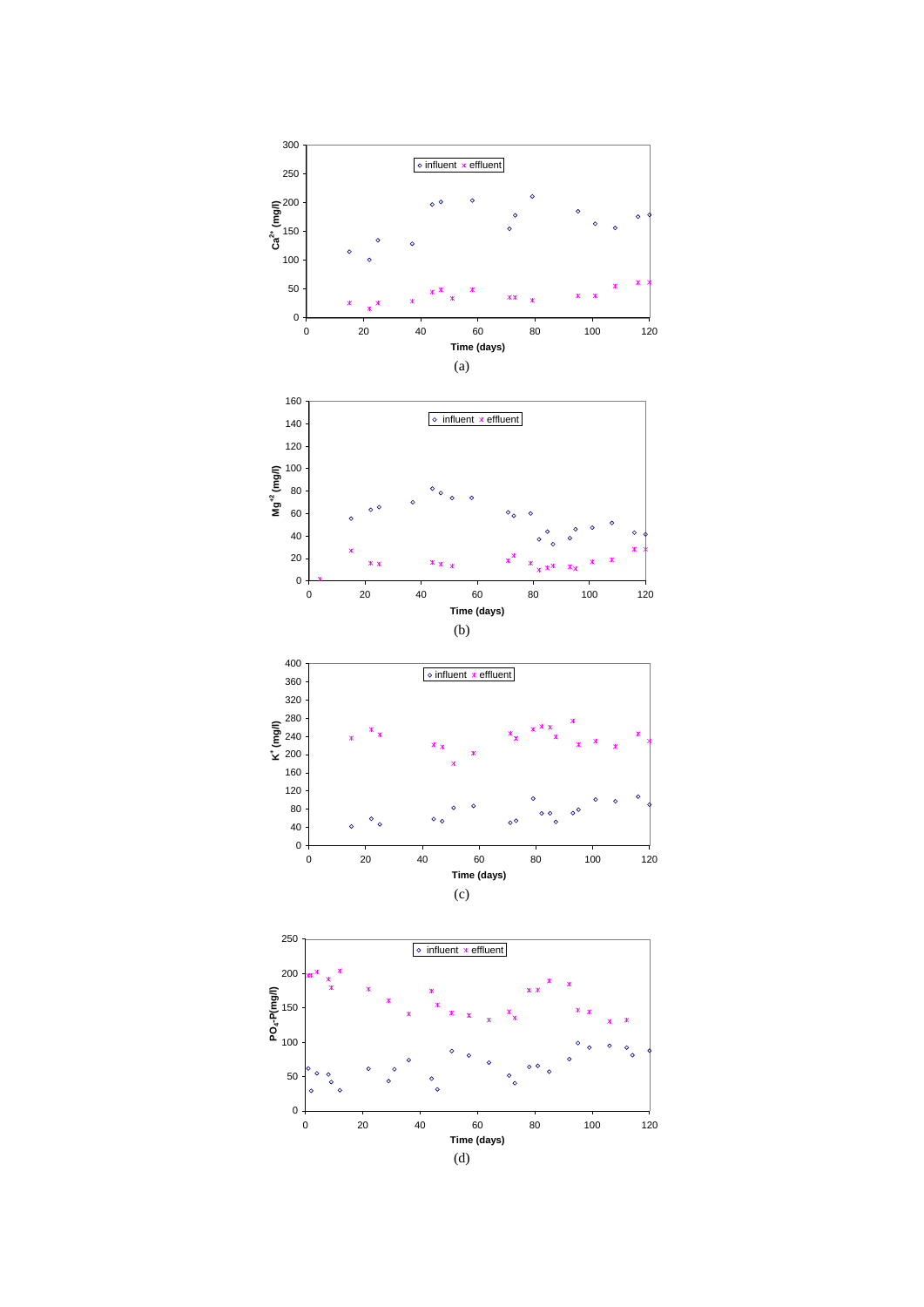**Figure 2.** Influent and effluent digester concentrations (a)  $Ca^{2+}(b) Mg^{2+}(c) K^+(d) PO_4$ P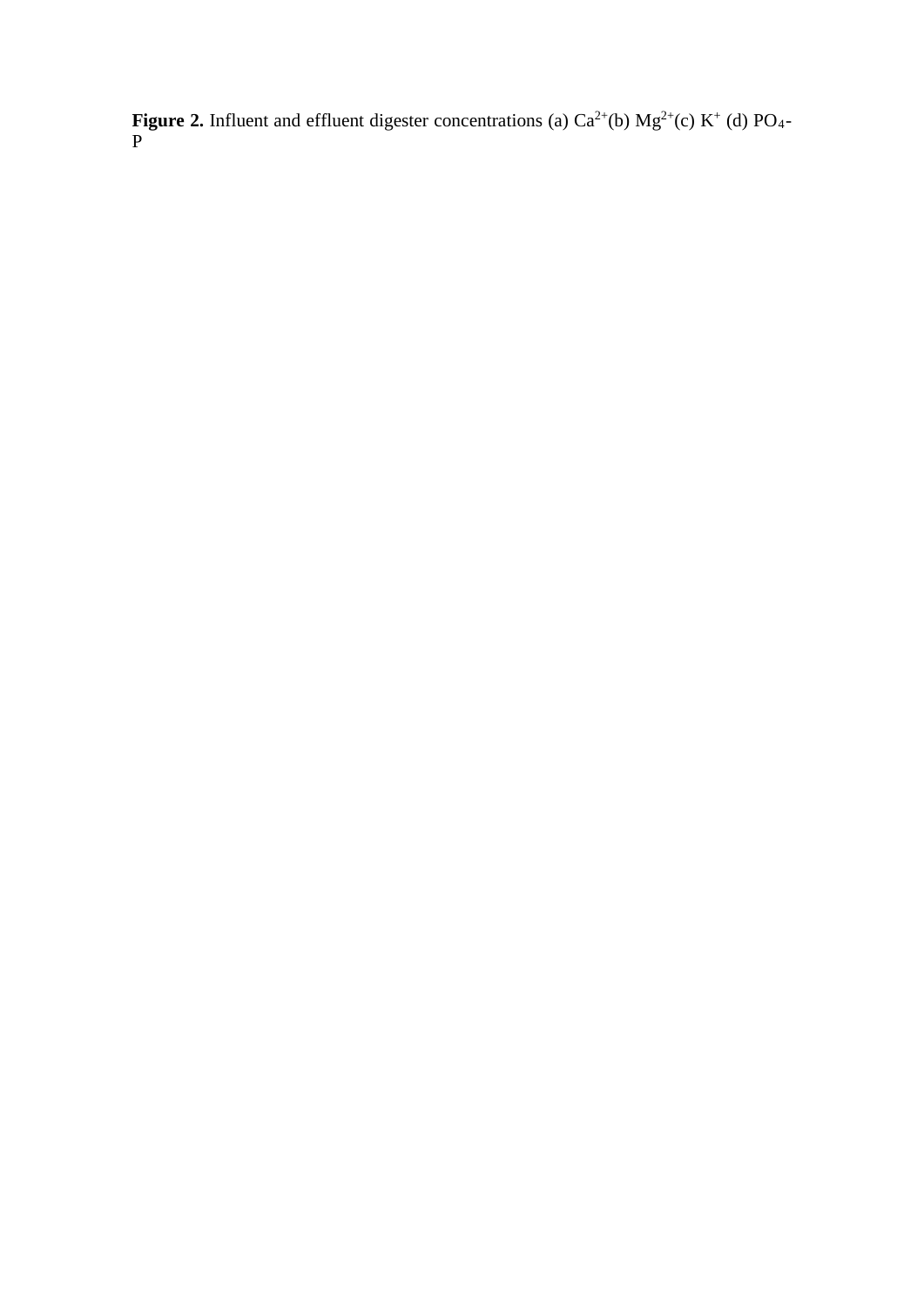

 Type: 2th/Th locked - Start: 5.000º - End: 65.000º - Step: 0.050º - Step time: 3. s - Temp: 25 ºC (Room) - Time Started: 20 s - 2-Theta: 5.000º - Theta: 2.500º - Phi:0.00º

15-0762 (\*)-Struvite, MgNH4PO4·6H2O-Y:50.00%- d x by:1.- WL: 1.54056 -Orthorhombic -a 6.945-b 11.208-c 6.1355-alpha 90.000-beta 90.000 gamma 90.000

15-0762 (\*)-Potassium Magnesium Phophate Hydrate, KMgPO4·6H2O-Y:50.00%- d x by:1.- WL: 1.54056 -Orthorhombic -a 6.8791-b 11.1001-c 6.16340-alpha 90.000-beta 90.000-gamma 90.000

Figure 3. XRD analyses for the solids formed in the digestion system.